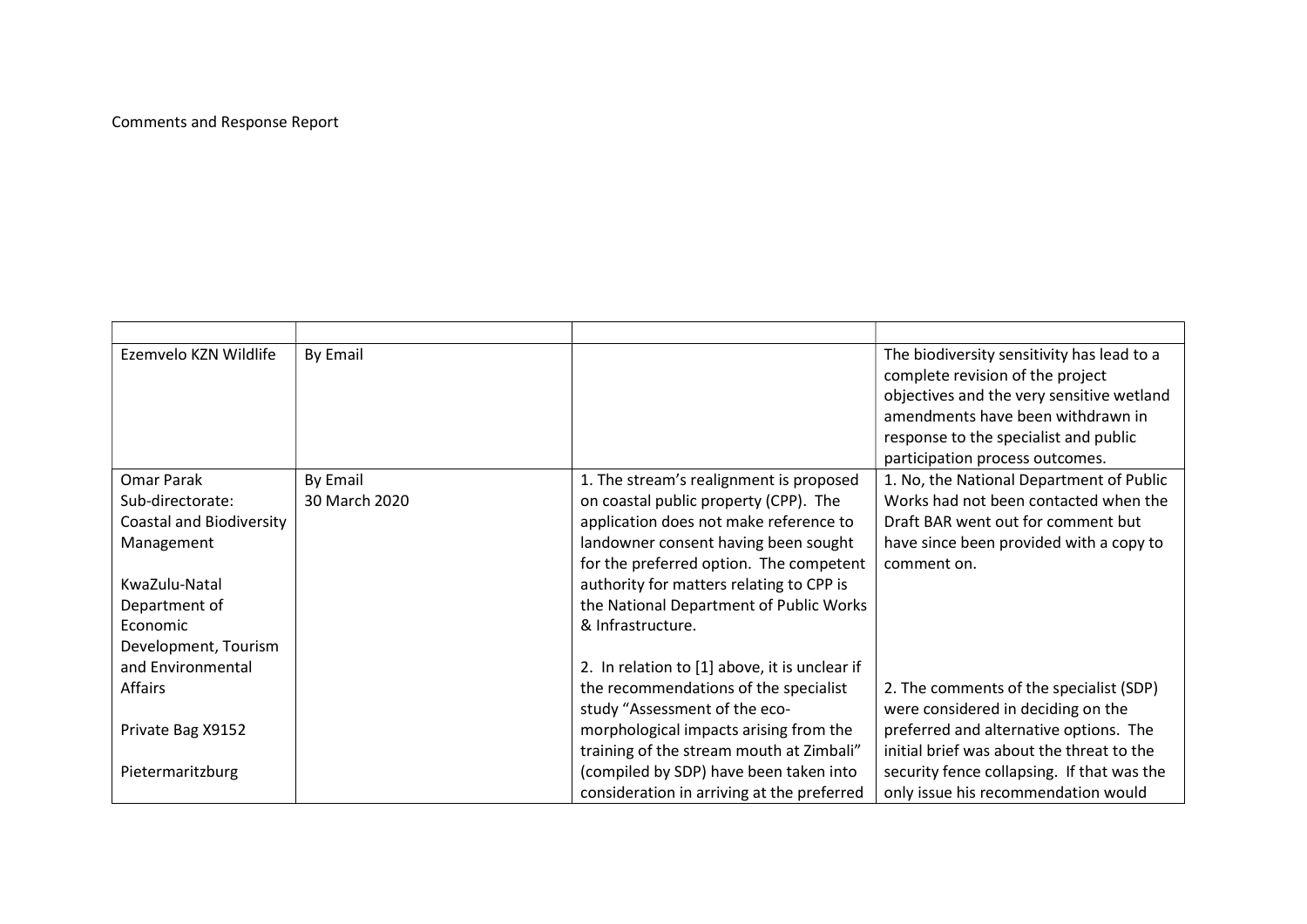| 3200<br><b>SOUTH AFRICA</b><br>Tel: +27 33 264 2648 | option. The Specialist found that the<br>most applicable means of redressing the<br>situation is to relocate the fence-line up<br>to 40 landward.                                                                                                                                                                                                          | have been followed. The discovery of the<br>shell midden and the heritage specialists<br>finding that the midden has historical<br>significance and that it is advisable to<br>shore up the dune to protect this heritage<br>site the preferred option became firm.<br>This shortcoming has been addressed and<br>layout plans have been provided.                                                                                                                                                                                 |
|-----------------------------------------------------|------------------------------------------------------------------------------------------------------------------------------------------------------------------------------------------------------------------------------------------------------------------------------------------------------------------------------------------------------------|------------------------------------------------------------------------------------------------------------------------------------------------------------------------------------------------------------------------------------------------------------------------------------------------------------------------------------------------------------------------------------------------------------------------------------------------------------------------------------------------------------------------------------|
|                                                     | 3. Appendix C: Facility Illustrations - I<br>could not find a Layout Plan (and related<br>alternatives) relating to the stream's<br>realignment. In this regard, the<br>implications for (and impacts on) the<br>shell midden should be reconciled (i.e.<br>where is the proposed site of dune<br>restoration in relation the shell midden<br>[overlaid]). | 3. The Layout drawing has been provided<br>and is in Appendix C. Dune stabilisation is<br>to occur immediately in front of the shell<br>midden as prescribed by the engineer<br>who was also responsible for the beach<br>reclamation at Ballito main beach that<br>was affected by the heavy seas of 8<br>March 2008. The stabilisation work will<br>then be covered over with sea sand and<br>replanted. It will be done in consultation<br>with the heritage specialist who<br>recommended the covering of the shell<br>midden. |
|                                                     | 4. In relation to [3] above/preferred<br>option, where will the 8820 cubic metres<br>of sea sand be sourced from and moved<br>to (i.e. reflected on a Layout) - and what<br>are the implications for the area where<br>the sand is sourced?                                                                                                                | 4. The sand excavated to create the new<br>stream channel will be the source of<br>material to shore up the dune. No<br>foreign material will be imported. The<br>facility illustration was not available at<br>the time the DBAR was circulated but has<br>been included in the Final BAR. With the<br>engineering design it was calculated to be                                                                                                                                                                                 |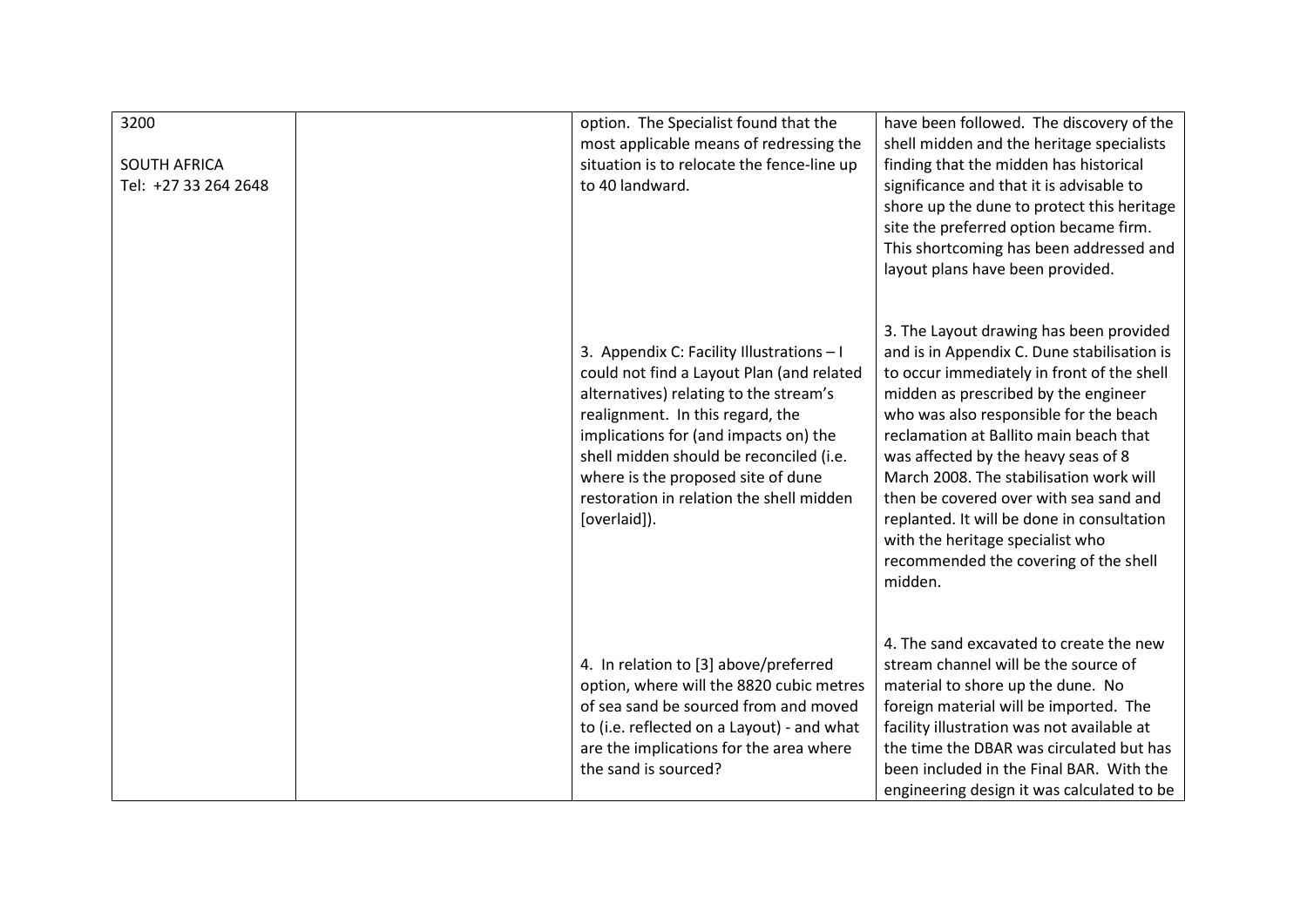|                                                                                                                                                                                                                                    |                           |                                                                                                                                                                                                                                                                                                                                                                                                                                                                                                                                                                                                                                                                                                                                                                                                                                                                                                                                                                                                                                                                                                                                                                                                                                                       | 4600 cubic meters and not as reported<br>earlier. Environmentalist estimates are                                                                                                                                                                                                                                       |
|------------------------------------------------------------------------------------------------------------------------------------------------------------------------------------------------------------------------------------|---------------------------|-------------------------------------------------------------------------------------------------------------------------------------------------------------------------------------------------------------------------------------------------------------------------------------------------------------------------------------------------------------------------------------------------------------------------------------------------------------------------------------------------------------------------------------------------------------------------------------------------------------------------------------------------------------------------------------------------------------------------------------------------------------------------------------------------------------------------------------------------------------------------------------------------------------------------------------------------------------------------------------------------------------------------------------------------------------------------------------------------------------------------------------------------------------------------------------------------------------------------------------------------------|------------------------------------------------------------------------------------------------------------------------------------------------------------------------------------------------------------------------------------------------------------------------------------------------------------------------|
| <b>Malcom Moses</b><br><b>Control Environmental</b><br>Officer - EIA, Ilembe<br>(Electronically)<br>for: Acting Head Of<br>Department:<br>Department of<br>Economic<br>Development, Tourism<br>and Environmental<br><b>Affairs</b> | By email<br>15 April 2020 | 1. The KwaZulu-Natal Department of<br>Economic Development, Tourism and<br>Environmental Affairs (hereafter referred<br>to as "the Department") has reviewed<br>the abovementioned document and<br>requests the following to be addressed<br>in the Final Basic Assessment Report<br>$(BAR)$ :<br>a) Page 7, Section 1 (a), Point (a), Line 1<br>reads as "the north - western boundary".<br>Is this correct, or should it read "north-<br>eastern boundary"? Please confirm and<br>correct throughout the document if and<br>where necessary.<br>b) Page 7, Section 1 (a), Point (a), Line $6$<br>speaks of energy dissipation structures,<br>however the specifications and<br>dimensions of the said structure is not<br>provided under the Project Description.<br>In principle, please provide the details of<br>all interventions in terms of approximate<br>specifications, dimensions and co-<br>ordinates. Against the listed activities,<br>confirm the size in square metres and<br>the approximate volume (P.S do not<br>merely say "will exceed 10 cubic metres<br>the volume to be approximate state<br>excavated/infilled/moved/dredged etc.).<br>If the thresholds will not be met then<br>simply state so. Similarly do the same for | not as accurate as that of engineers.<br>It is meant to be North-eastern<br>a)<br>boundary.<br>b)<br>A layout drawing has been<br>prepared showing the number and<br>capacity of each structure. The project<br>description has been amended to<br>include the number and dimensions of<br>the dissipating structures. |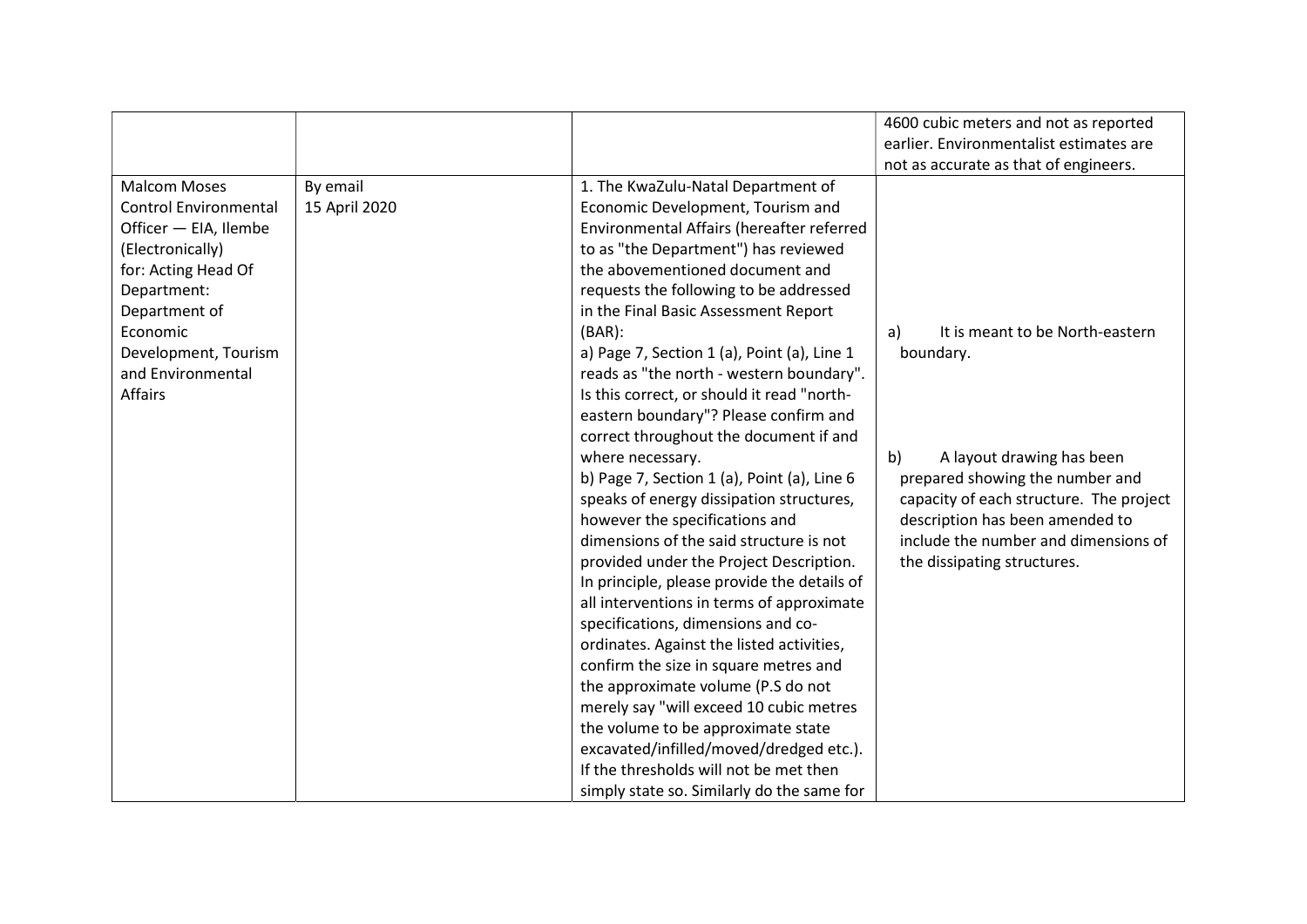|  | all structures proposed (but in square      | The reference to the<br>c)              |
|--|---------------------------------------------|-----------------------------------------|
|  | metres).                                    | Maintenance Management Plan has         |
|  | c) Page 9, Section 1 (b) $-$ Activity 19 A: | been removed. The intension was to      |
|  | Column 2, Row 2, last line reads: "This     | have a plan for the ongoing             |
|  | activity will be done is terms of a         | maintenance of the stream as natural    |
|  | Maintenance Management Plan." Kindly        | sand drift will cause the stream to     |
|  | remove this as Activity 19A is being        | migrate north as it has been doing      |
|  | applied for and the Maintenance             | which will eventually under-cut the toe |
|  | Management Plan is an exclusion of the      | of the dune and the whole process will  |
|  | listed activity. The application process    | have to be repeated. With a             |
|  | will result in an environmental             | Maintenance Management Plan is          |
|  | authorisation being issued and if           | place periodic reshaping of the         |
|  | granted, the holder will need to comply     | watercourse will cause minimal          |
|  | with the conditions of the authorisation.   | disturbance.                            |
|  | In this case, a Maintenance management      |                                         |
|  | Plan is irrelevant and has no legal         |                                         |
|  | standing.                                   |                                         |
|  |                                             | d)<br>Multiple co-ordinates have been   |
|  | d) Page 10, Co-ordinates: Please provide    | provided in the FBAR See Appendix C     |
|  | multiple co-ordinates (for example a        |                                         |
|  | polygon) per intervention/site as           |                                         |
|  | opposed to a single set of co-ordinates.    |                                         |
|  | These additional co-ordinates must          |                                         |
|  | correspond with the layout proposed.        |                                         |
|  |                                             | e) The alternatives have been amended.  |
|  | e) Page 11, Section 2 (b), Layout           | The activities that were to take place  |
|  | Alternatives: The preferred alternatives    | in the sensitive areas have been left   |
|  | seem arbitrary and excessive. Using the     | out of the FBAR. The impacts of the     |
|  | Impact Hierarchy, kindly systematically     | remaining activities can be mitigated   |
|  | explain how efforts have been made to       | and does not require off-setting.       |
|  | firstly avoid the impact on the wetlands,   |                                         |
|  | ponds and streams, thereafter explain       |                                         |
|  | how the extent of all work proposed was     |                                         |
|  |                                             |                                         |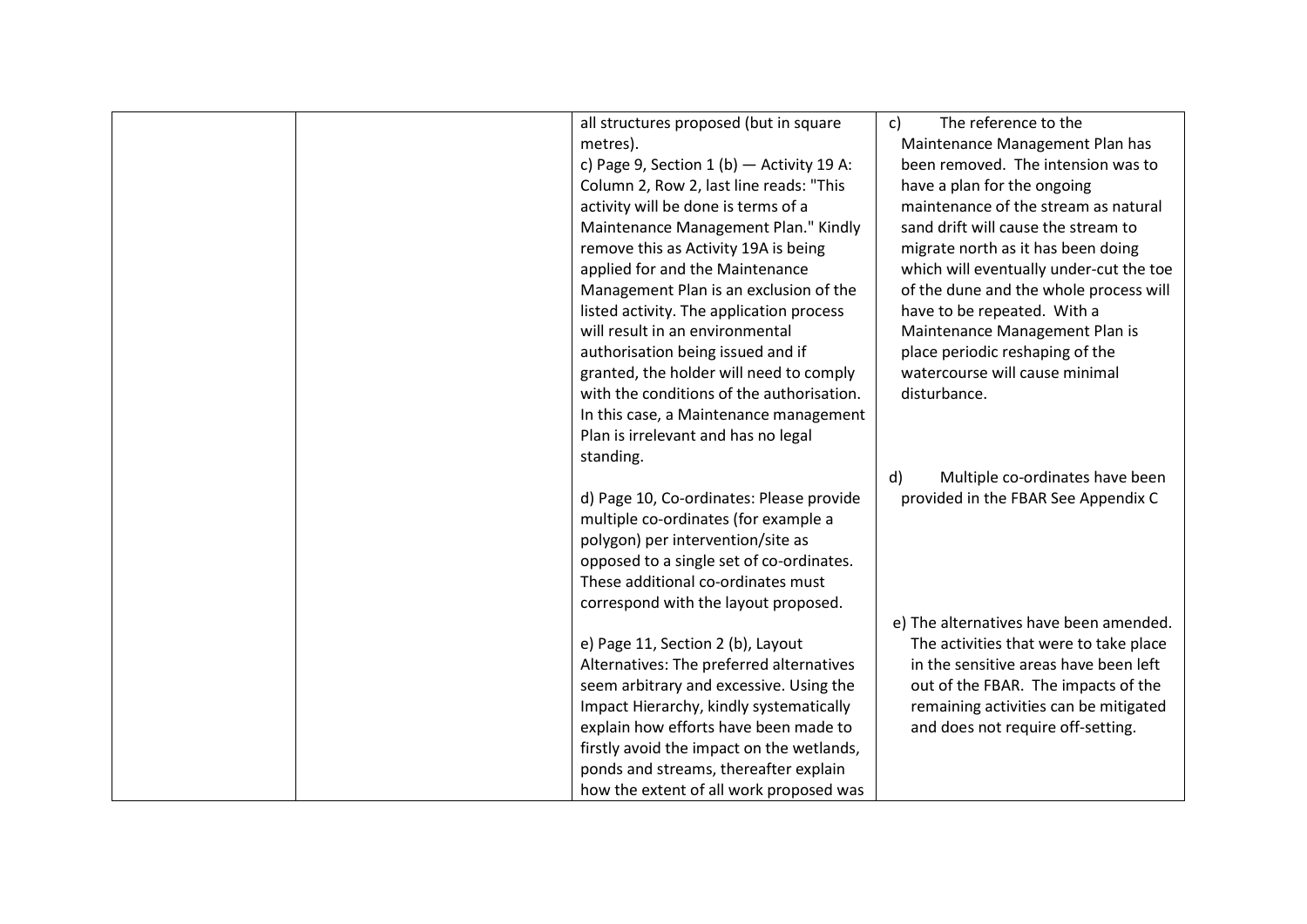|  | determined as acceptable (i.e. the          |                                          |
|--|---------------------------------------------|------------------------------------------|
|  | footprint that would have the least         |                                          |
|  | impact, how it would be mitigated and as    |                                          |
|  | an absolutely last option explain what      |                                          |
|  | offset measures have been considered,       |                                          |
|  | assessed and confirmed). The                |                                          |
|  | Department wish to inform you that it       |                                          |
|  | does not view rehabilitation as a means     |                                          |
|  | for offsetting, as rehabilitation is        |                                          |
|  | regarded as the landowners                  |                                          |
|  | responsibility in any case. Further, the    |                                          |
|  | Department reminds you of the "No-Net       |                                          |
|  | Loss Principle" in line with best practice  |                                          |
|  | and the NEMA Principles. In its current     |                                          |
|  | state, without a tangible offset plan, the  |                                          |
|  | proposal represents an environmental        |                                          |
|  | loss and an incomplete assessment. You      |                                          |
|  | are hereby informed that the lack of        |                                          |
|  | consideration of this, could be             |                                          |
|  | detrimental to the outcome of the           |                                          |
|  | review of the assessment.                   | f)                                       |
|  | f) Page 17, Section 10: Activity            |                                          |
|  | Motivation - The section requires a         |                                          |
|  | motivation for the need and desirability    |                                          |
|  | of the activity. Whilst the section is very |                                          |
|  | detailed the following is unclear:          | • At the time of development the areas   |
|  | • Why is there an emphasis on "man-         | that are now wetlands and ponds were     |
|  | made" in relation to ponds and wetlands     | sugar cane fields. In designing the golf |
|  | when it is apparent that the systems that   | course the ponds and wetlands were       |
|  | will be affected have settled overtime      | created hence the reference to "man-     |
|  | and is functioning and serving the same     | made" wetlands and ponds. The ponds      |
|  | purpose that a natural system fulfills.     | did not exist prior to the golf course   |
|  | Please advise if the systems (specifically  | being built. As features and amenities   |
|  |                                             |                                          |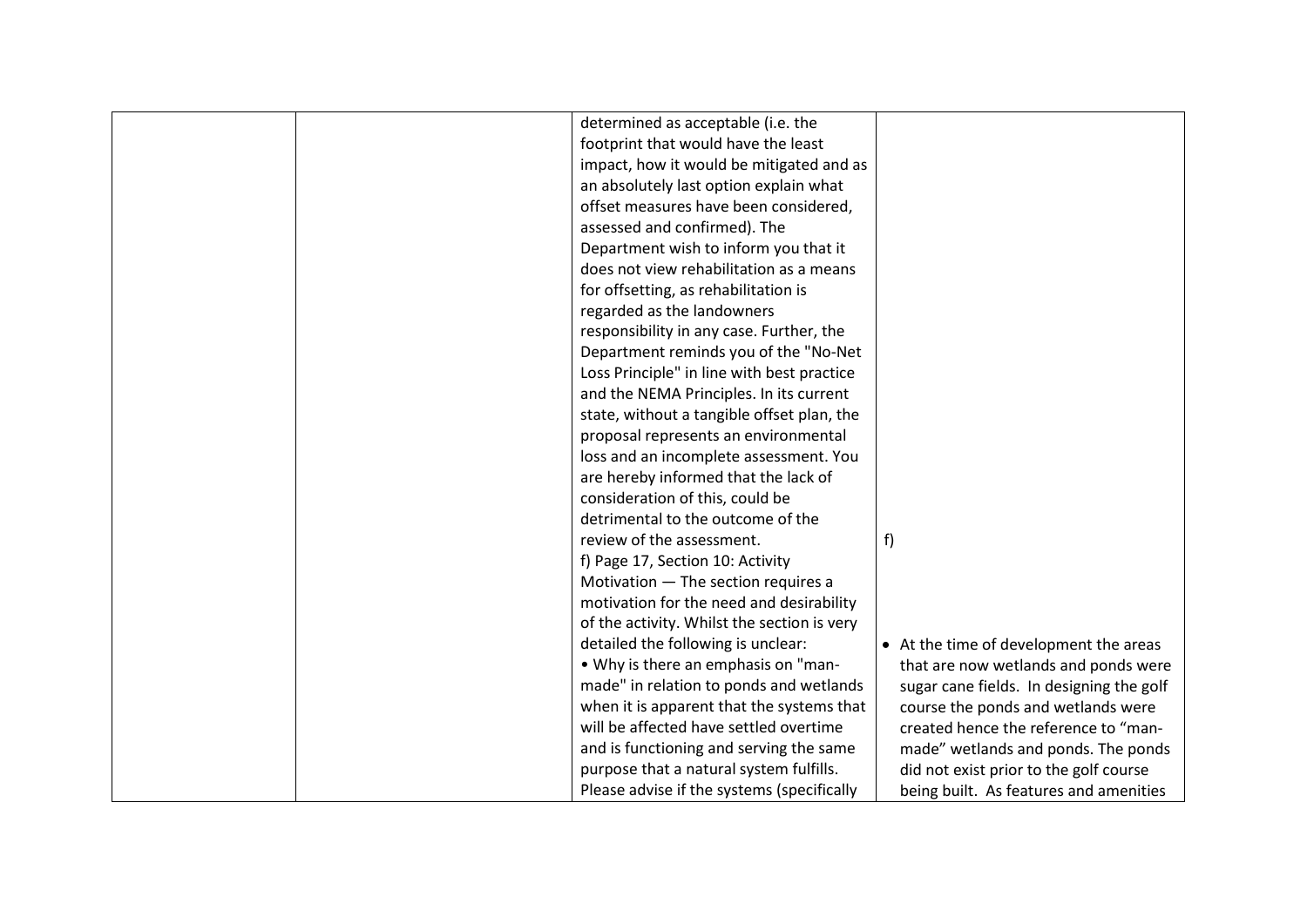|  | the "man - made ponds") have reached<br>equilibrium or if they are adversely<br>affecting the surrounding environment?<br>. "The Ponds" which are said to be silted<br>up and now overgrown are said to be<br>unattractive. The intention appears to<br>be to remove the vegetation from "the<br>ponds" and increase the water surface<br>area to the edge of the existing wetland<br>and increase the water depth of the<br>pond/dam. The only motivation<br>presented is simply to improve the<br>aesthetics of the golf course. Are there<br>any other reasons other than improving<br>of aesthetics, to justify the disturbance<br>of vegetation and modification of a<br>system that seems settled? Please | of the golf course operation are<br>amended from time to time to change<br>the challenge the golf course presents<br>to the players of the golf. The ponds<br>are changed just as sand bunkers, T-<br>boxes and other hazards on the golf are<br>changed to make play interesting or<br>more difficult for players. The ponds<br>were not developed as natural habitat<br>but as water hazards in the golf course.<br>The pond has reached equilibrium and<br>is serving as a natural habitat as<br>commented by Mr Richard McKibben<br>of the Lion Heart Experience. The<br>motivation for the alteration of the<br>pond is the requirement of the Zimbali<br>Country Club Management (ZCC) who<br>want to clean the pond to improve the<br>water holding capacity. This pond is a<br>back-up to the irrigation water<br>capacity needed to maintain the golf<br>course. Their main water supply from<br>Bogota Dam is uncertain because the<br>Tongaat Hulett/IFS Water Use Licence<br>for Zimbali Lakes Estate does not make<br>provision for Zimbali Country Club, in<br>spite of negotiations for it to be |
|--|-----------------------------------------------------------------------------------------------------------------------------------------------------------------------------------------------------------------------------------------------------------------------------------------------------------------------------------------------------------------------------------------------------------------------------------------------------------------------------------------------------------------------------------------------------------------------------------------------------------------------------------------------------------------------------------------------------------------|-----------------------------------------------------------------------------------------------------------------------------------------------------------------------------------------------------------------------------------------------------------------------------------------------------------------------------------------------------------------------------------------------------------------------------------------------------------------------------------------------------------------------------------------------------------------------------------------------------------------------------------------------------------------------------------------------------------------------------------------------------------------------------------------------------------------------------------------------------------------------------------------------------------------------------------------------------------------------------------------------------------------------------------------------------------------------------------------------------------------|
|  |                                                                                                                                                                                                                                                                                                                                                                                                                                                                                                                                                                                                                                                                                                                 |                                                                                                                                                                                                                                                                                                                                                                                                                                                                                                                                                                                                                                                                                                                                                                                                                                                                                                                                                                                                                                                                                                                 |
|  | quantify the actual biodiversity loss if<br>only the modification of the 3rd and 14th<br>fairway of the golf course is authorized<br>(in line with the EAP recommendation).                                                                                                                                                                                                                                                                                                                                                                                                                                                                                                                                     | included, where ZCC has been drawing<br>their water from since the golf course<br>was developed. Hence the<br>requirement to make it deeper to 2m<br>and to restore the former pond area of<br>1300 meter square. This includes                                                                                                                                                                                                                                                                                                                                                                                                                                                                                                                                                                                                                                                                                                                                                                                                                                                                                 |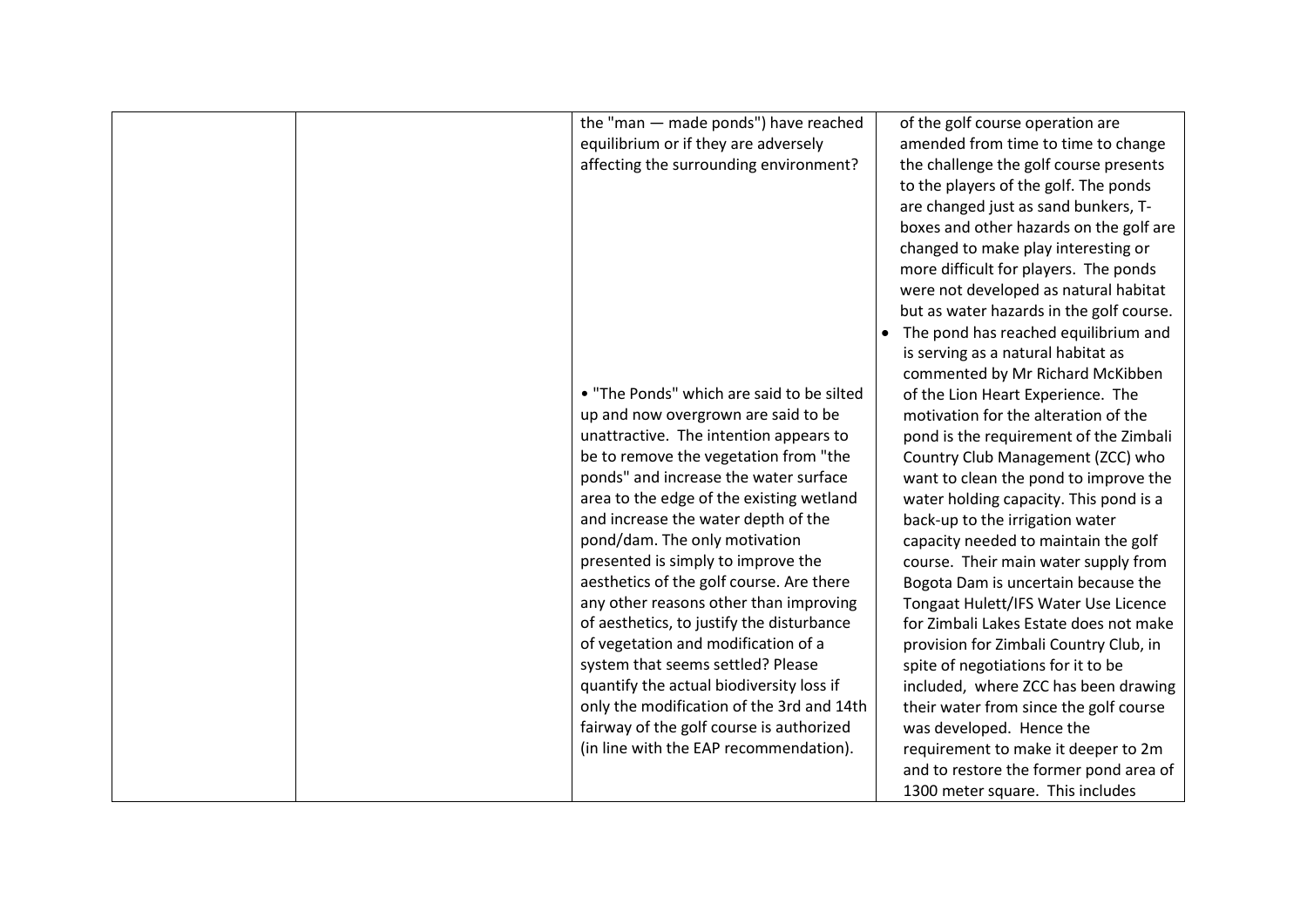|  | improving the aesthetics of the pond    |
|--|-----------------------------------------|
|  | as well. There is an algal bloom in the |
|  | pond. The proximity of the sewerage     |
|  | manholes to the pond has led to the     |
|  | water in the pond from becoming         |
|  | nutrified from recent overflows.        |
|  | Clearing the vegetation around the      |
|  | back of the dam will improve            |
|  | accessibility to the sewer for          |
|  | maintenance. 859 meters square          |
|  | vegetation will be removed. Plants to   |
|  | be removed include: (40%) Indigenous    |
|  | aquatic plants:                         |
|  | Cynodon nlemfuensis - Star Grass,       |
|  | Cyperus textilis - Tall Star Sedge,     |
|  | Hemarthria altissima - Red Swamp        |
|  | Grass, Kylinga melanosperma - Round-    |
|  | tipped Sedge, Lipocarpha chinensis-     |
|  | Clustered Round Sedge, Nymphaea         |
|  | nouchali- Water Lily, Persicaria        |
|  | Iapathifolia - Pale Persicaria,         |
|  | Phragmities australis - Common Reed,    |
|  | Potamogeton crispus - Wavy-leaved       |
|  | Pondweed, Pycreus polystachyons-        |
|  | Golden Sedge, Typha capensis-           |
|  | Bulrush,                                |
|  | Invasive Alien Plants (70%):            |
|  | Arundo donax - Spanish Reed) (30%),     |
|  | Chromolaena odorata - Triffid Weed,     |
|  | Lantana camara - Lantana, Schinus       |
|  | terebinthifolius - Brazilian Pepper     |
|  | (40%).                                  |
|  |                                         |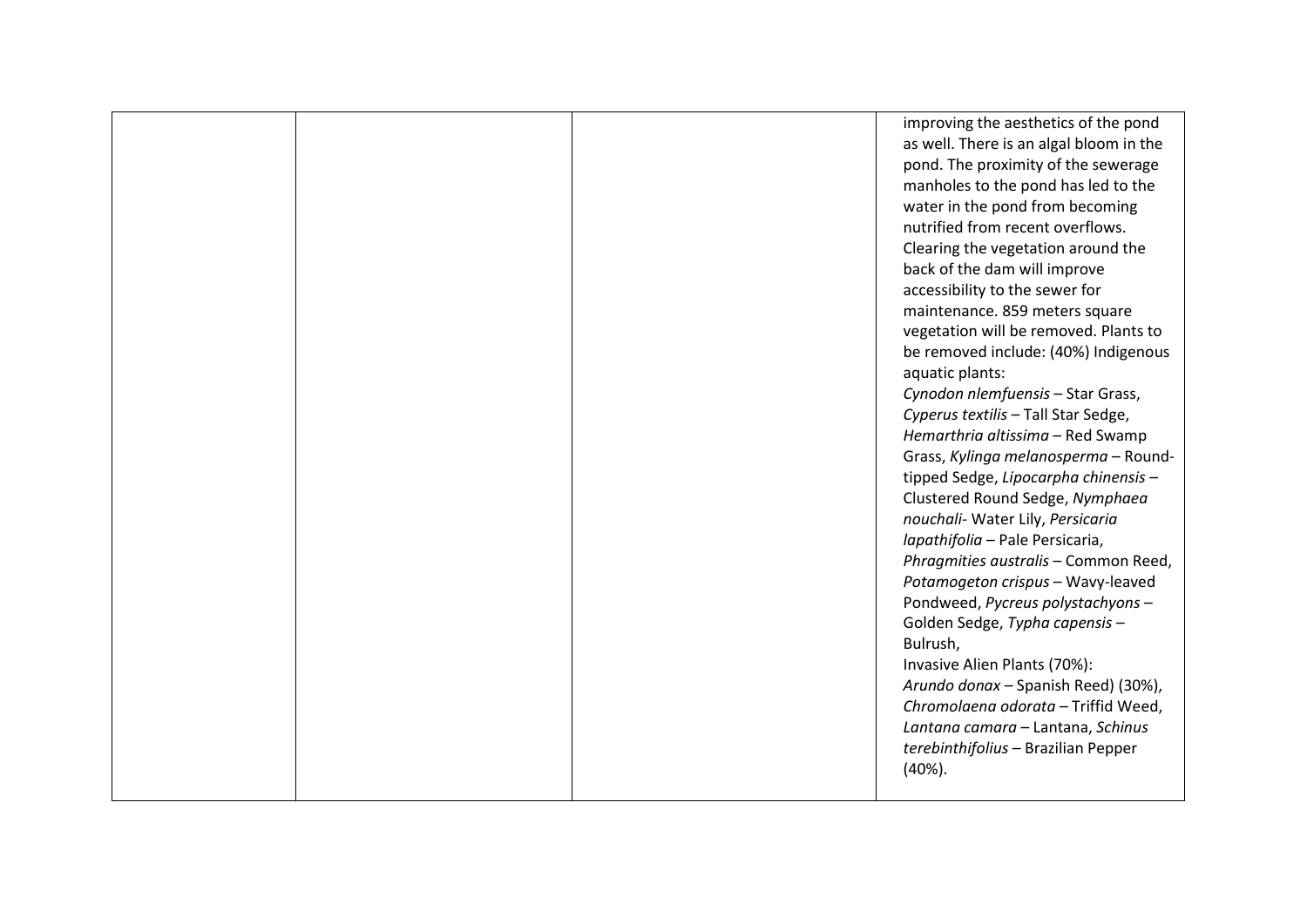|  | • The "wetlands" on site are said to have<br>negatively affected the playability of the<br>golf course, yet there is no detailed<br>indication as a problem statement,<br>neither is it clear as to exactly how<br>playability will be improved post<br>intervention. Further, the significance of<br>the improvement must be quantified to<br>be able to justify the destruction of the<br>wetland in part or full. For the record,<br>the Department notes the specialist<br>findings on the wetlands and the<br>Recommendations of the Practitioner. | • The wetlands that affected the<br>playability of the golf course were<br>shown through the specialist studies<br>and the public participation process as<br>being habitat to threatened amphibia.<br>Due to the sensitivity of the habitat the<br>decision was made by the ZEMA Board<br>to withdraw the activities from the<br>application as the offset cost was too<br>high. The Zimbali Country Club must<br>consider other options to improve the<br>playability of the golf course. A<br>problem statement has been<br>incorporated for the 3rd Fairway pond<br>explaining the need for the alterations<br>to the pond. There is a need to secure<br>water capacity for irrigation of the golf<br>course. The water quality in the dam<br>has deteriorated due to a recent sewer<br>leak from a nearby sewer manhole<br>causing an algal bloom and aggressive<br>vegetative growth. The significance of<br>the improvement has been quantified<br>to justify the destruction of the<br>wetland. |
|--|---------------------------------------------------------------------------------------------------------------------------------------------------------------------------------------------------------------------------------------------------------------------------------------------------------------------------------------------------------------------------------------------------------------------------------------------------------------------------------------------------------------------------------------------------------|---------------------------------------------------------------------------------------------------------------------------------------------------------------------------------------------------------------------------------------------------------------------------------------------------------------------------------------------------------------------------------------------------------------------------------------------------------------------------------------------------------------------------------------------------------------------------------------------------------------------------------------------------------------------------------------------------------------------------------------------------------------------------------------------------------------------------------------------------------------------------------------------------------------------------------------------------------------------------------------------------------|
|  | • Page 25, Point 2.19 is silent on the<br>offset plan in terms of where, when, how<br>and how much of wetland will be offset.<br>As stated herein, failing to do this implies<br>an incomplete assessment. In terms of<br>the 2014 EIA Regulations, as amended,<br>the Department is obliged to ensure that                                                                                                                                                                                                                                             | The offset plan was not finalised by the<br>time the DBAR was circulated. It is<br>complete and included in the FBAR. An<br>area on the south side of the two ponds<br>on the water course draining from<br>Seaward Estate in Zimbali Coastal Resort,<br>above the bridge is maintained as a                                                                                                                                                                                                                                                                                                                                                                                                                                                                                                                                                                                                                                                                                                            |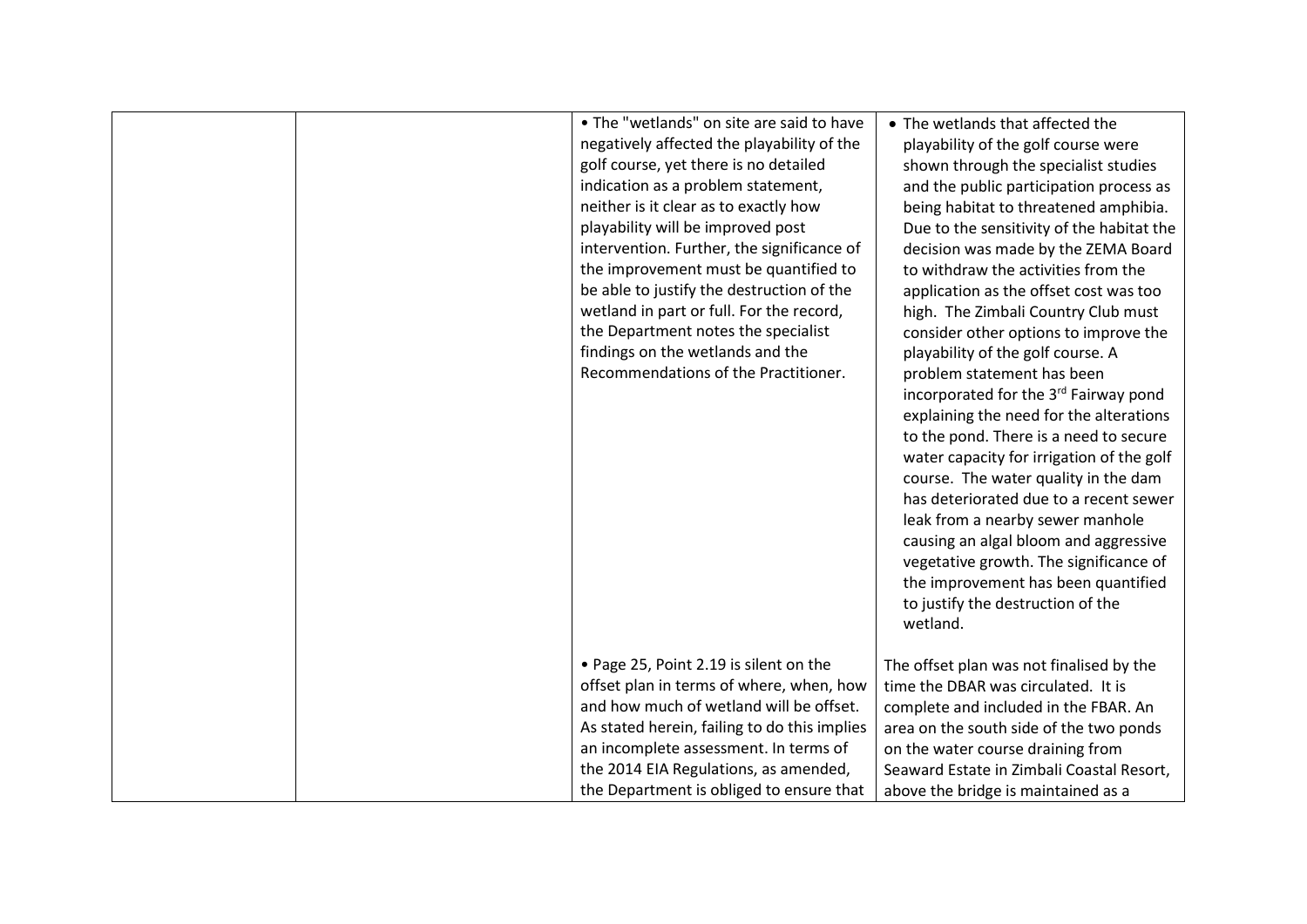|  | the application is considered and         | mowed grass area for people to use for                             |
|--|-------------------------------------------|--------------------------------------------------------------------|
|  | assessed in full, prior to issuing an     | picnics or to play games like volley ball or                       |
|  | environmental decision. The Department    | cricket on. It is an amenity area in the                           |
|  | cannot issue a "subject to decision" as   | estate. This area has a very shallow                               |
|  | there is no tangible offset proposal that | water table and in the wet season is too                           |
|  | has been assessed or presented in the     | wet for the intended purpose. An area of                           |
|  | BAR or to other authorities with a        | 1053 square meters can be converted to                             |
|  | concurrent or similar environmental       | wetland. It is an HGM hillslope seep area                          |
|  | mandate. Please indicate what will be     | where the soil is inundated. The system                            |
|  | lost for the entire application and the   | flows in a northerly direction to join the                         |
|  | offset that will be required as well as   | main water course draining the northern                            |
|  | what will be lost for the modification of | catchment. The soil is dark and humic.                             |
|  | the 3rd and 14th fairway of the golf      | The establishment of this picnic area pre-                         |
|  | course only, and any offset that will be  | dates the promulgation of the National                             |
|  | required for such loss.                   | Water Act. Converting this area to a                               |
|  |                                           | wetland will be a net gain.                                        |
|  | g) Page 84, Section E: The                | f) The need for a split decision has been                          |
|  | Recommendation of the Practitioner -      | resolved by the exclusion of the                                   |
|  | the recommendation is to have the         | proposed activities on the 14 <sup>th</sup> , 15 <sup>th</sup> and |
|  | Department to authorise the application   | 16 <sup>th</sup> fairways of the golf course. The EAP              |
|  | in part, by approving the restoration of  | now motivates for the approval of the                              |
|  | the north-eastern wetland and the         | three activities included in the Final                             |
|  | alteration of pond on the 3rd and 14th    | <b>Basic Assessment Report.</b>                                    |
|  | fairway of the golf course. The           |                                                                    |
|  | Department is therefore led to believe    |                                                                    |
|  | that the recommendation by the            |                                                                    |
|  | Practitioner is for the Department to     |                                                                    |
|  | refuse the remaining components of the    |                                                                    |
|  | development.                              |                                                                    |
|  |                                           |                                                                    |
|  |                                           |                                                                    |
|  |                                           |                                                                    |
|  |                                           |                                                                    |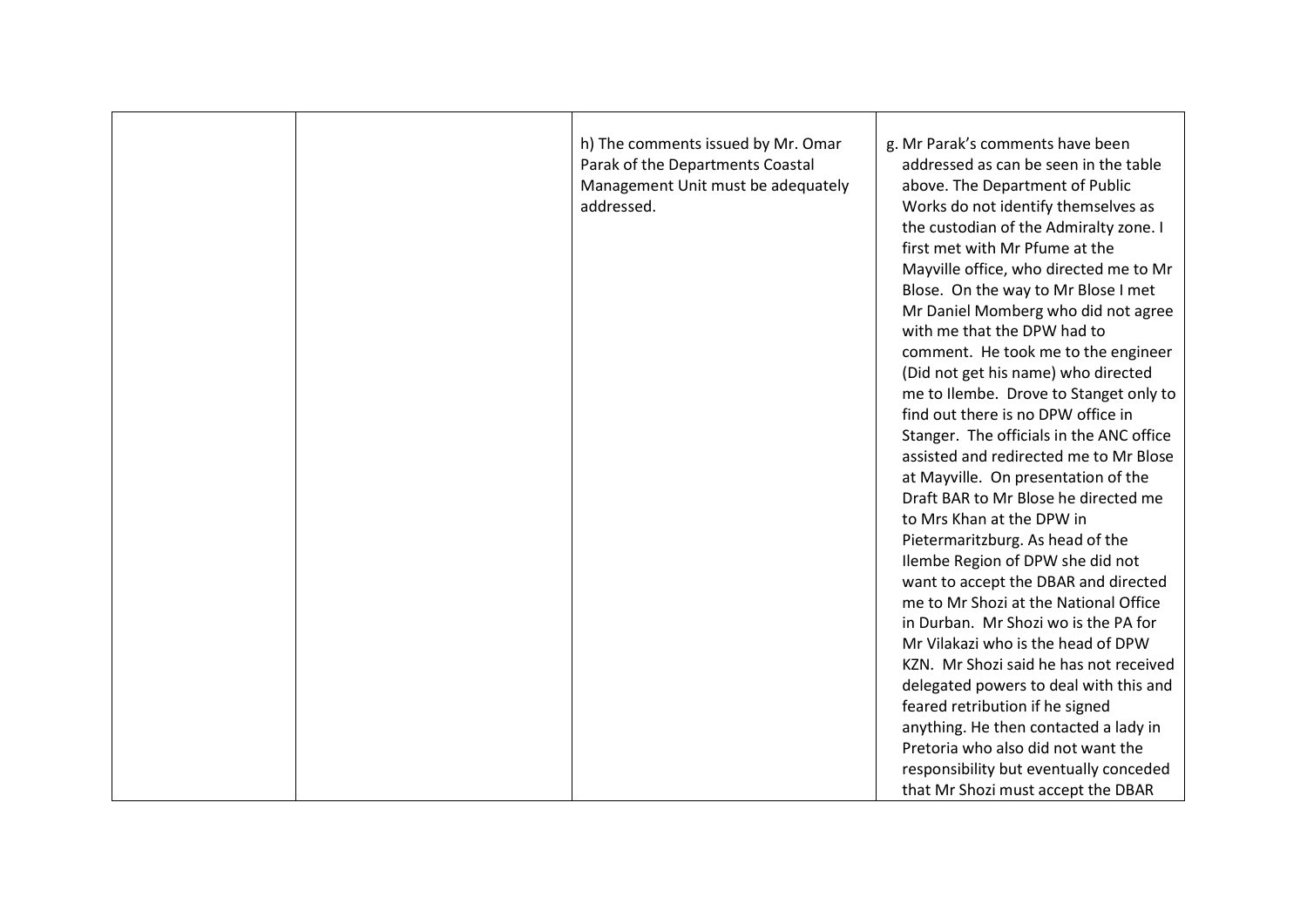|  |                                                                                                                                                                                                                                                                                                                                                                                                                                                                                                                                                                                                                                                                                                          | and between the two of them they will<br>address the response.                        |
|--|----------------------------------------------------------------------------------------------------------------------------------------------------------------------------------------------------------------------------------------------------------------------------------------------------------------------------------------------------------------------------------------------------------------------------------------------------------------------------------------------------------------------------------------------------------------------------------------------------------------------------------------------------------------------------------------------------------|---------------------------------------------------------------------------------------|
|  | i) The Environmental Management<br>Programme does not meet the<br>requirements of Annexure 4 of the 2014<br>EIA Regulations as amended of the 2014<br>EIA Regulations, as amended. Kindly<br>refer to Annexure 4 and ensure that the<br>Final EMPr is amended accordingly and<br>that it complies with Annexure 4.                                                                                                                                                                                                                                                                                                                                                                                       | h. The EMPr has been amended in<br>accordance with the EIA Regulated<br>requirements. |
|  | 3. The Department is concerned that a<br>pre-application meeting was not<br>undertaken prior to lodging of the<br>application. The Department was clear<br>that the "pre-application meeting" that<br>took place would be considered as a<br>consultation meeting as vital information<br>was unavailable and that a pre-<br>application meeting would need to be<br>facilitated after a site visit had been<br>undertaken and prior to lodging of an<br>application for authorisation. However,<br>the pre-application meeting was not<br>undertaken after the site visit but was<br>only requested after lodging of the<br>application for authorisation and was<br>considered too late/would have not | 3. The pre-application meeting did not<br>transpire, and it is regrettable.           |
|  | achieved the purpose of such meeting.<br>4. The Department wish to caution<br>against the premature submission of the<br>Basic Assessment Report for a decision,                                                                                                                                                                                                                                                                                                                                                                                                                                                                                                                                         | 4. The caution is noted. Much debate<br>occurred prior to making the decision to      |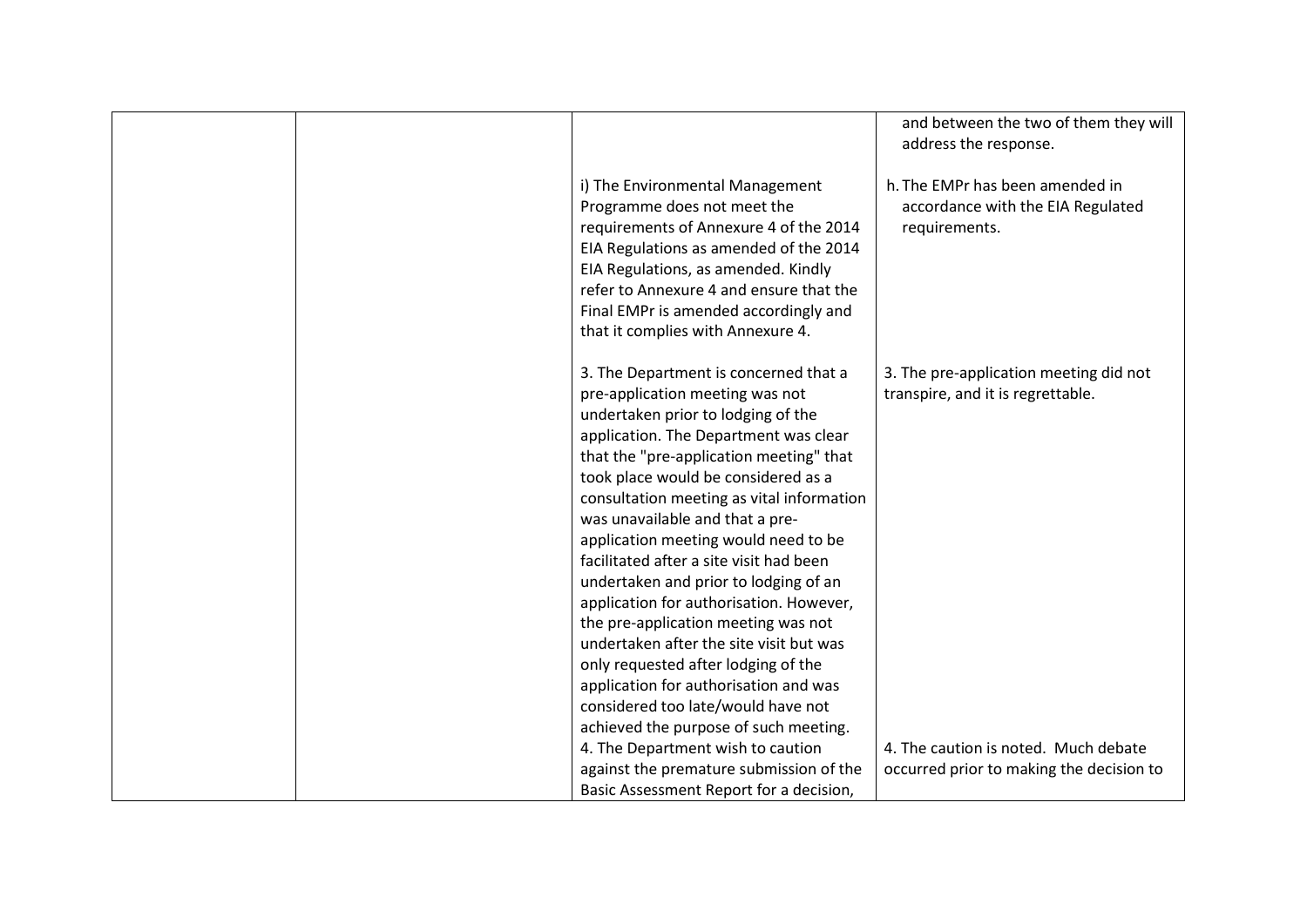|                                                                                                                 |                                       | as once it is submitted, the Department<br>could be obliged to issue a decision<br>based on the information provided,<br>within the stipulated timeframes.                                                                                                                                                                                                                                                                                                                                                                                                                                                | withdraw the activities on the 14 <sup>th</sup> , 15 <sup>th</sup><br>and 16 <sup>th</sup> fairways.                                                                                                                                                                                                                       |
|-----------------------------------------------------------------------------------------------------------------|---------------------------------------|-----------------------------------------------------------------------------------------------------------------------------------------------------------------------------------------------------------------------------------------------------------------------------------------------------------------------------------------------------------------------------------------------------------------------------------------------------------------------------------------------------------------------------------------------------------------------------------------------------------|----------------------------------------------------------------------------------------------------------------------------------------------------------------------------------------------------------------------------------------------------------------------------------------------------------------------------|
|                                                                                                                 |                                       | Kindly address all of the above in the<br>Final BAR and forward to the<br>Department for its consideration.<br>Should you have any queries with this<br>letter, please do not hesitate to contact<br>the Department for further clarity.                                                                                                                                                                                                                                                                                                                                                                  |                                                                                                                                                                                                                                                                                                                            |
|                                                                                                                 |                                       | Yours faithfully<br>Issued by: Malcolm Moses, Control<br>Environmental Officer - EIA, Ilembe<br>(Electronically)                                                                                                                                                                                                                                                                                                                                                                                                                                                                                          |                                                                                                                                                                                                                                                                                                                            |
| K Fourie<br><b>Operations Manager</b><br>Siza Water (RF) Pty Ltd<br>PO Box 1635, Ballito,<br>4420, South Africa | 15 April 2020<br>Letter sent by email | Further to the draft basic assessment<br>report, concerning the above, we note<br>the following comments;<br>• Proposed Watercourse realignment<br>into the sea - No objections. Water &<br>sanitation services not affected<br>• 14Th Fairway Wetland (remove<br>vegetation and deepening the pond) -<br>No objection to removal of vegetation.<br>Depending on closeness to the municipal<br>sewer infrastructure, ensure<br>deepening/widening of the pond does<br>not undermine/affect sewer pumping<br>main.<br>• 16TH Fairway Wetland (filled with G4 &<br>grassed over) - Ensure NGL is not raised | Your no objection to the stream<br>realignment is noted<br>The activity on the 14 <sup>th</sup> fairway<br>pond has been withdrawn from<br>the application due to the<br>sensitivity of the terrain. Your<br>concern about the sewer line is<br>noted.<br>The activity on the 16th fairway<br>pond has been withdrawn from |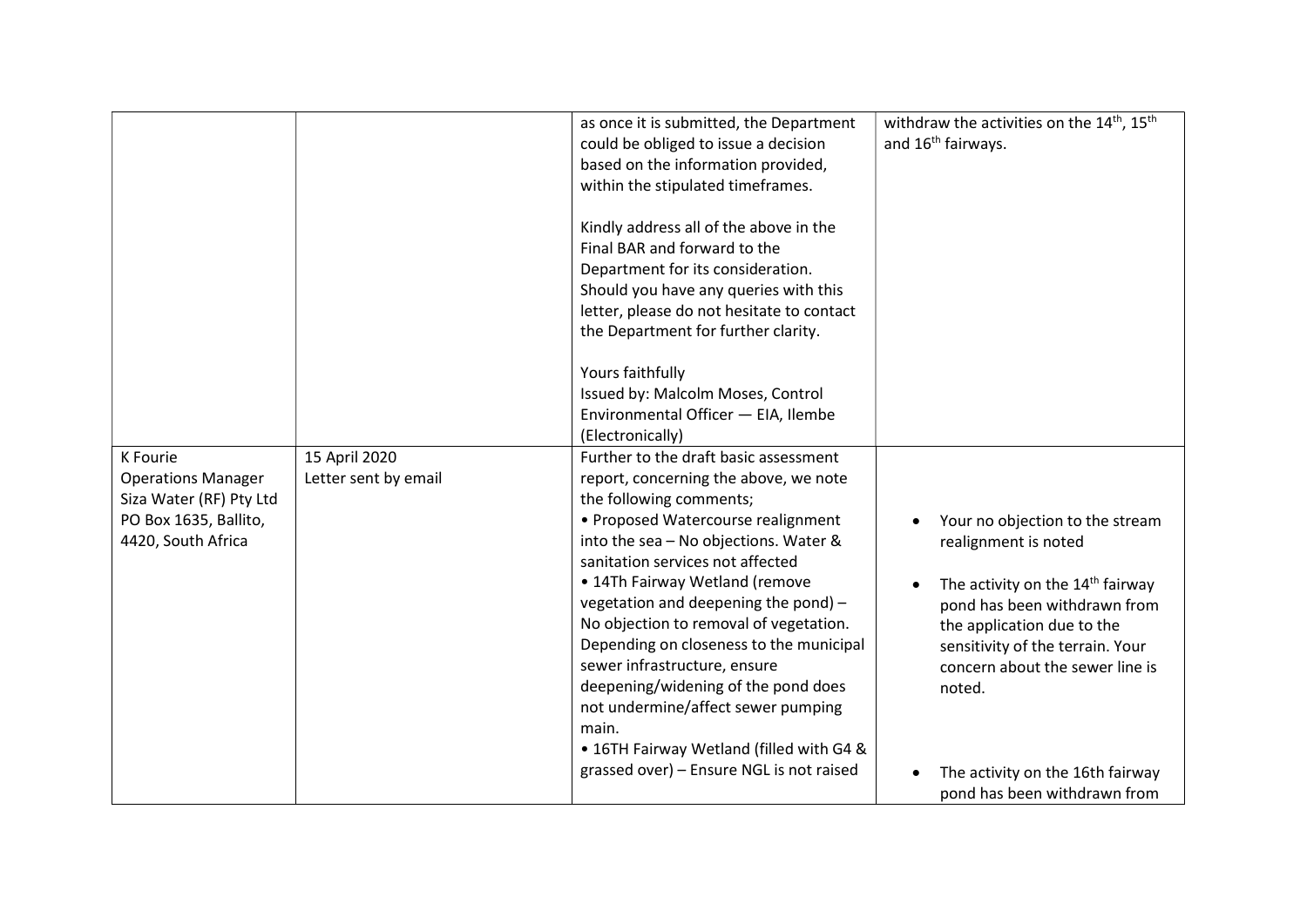| Nandipha Sontangane<br>Directorate: KZN<br><b>Forestry Regulations</b><br>and Support<br>Department of<br>Agriculture, Forestry<br>and Fisheries | Email received from:<br>NandiphaS@daff.gov.za<br>13 Jun 2020 at 22:10                    | or lowered around the municipal sewer<br>infrastructure (sewer manholes).<br>• 3RD Fairway Wetland (remove<br>vegetation & silt) - No objections. Water<br>& sanitation services not affected.<br>• 15TH Fairway Wetland (filled with G4 &<br>grassed over) - No objections. Water &<br>sanitation services not affected.<br>• Maximum top water level to remain<br>below the water and/or sewer pipes and<br>infrastructure if affected.<br>Please ensure the NGL is not raised or<br>lowered around the municipal water and<br>sewer infrastructure and should always<br>be accessible.<br>Comments will be provided soon. The<br>department was not operating due to<br>the national lockdown. | the application due to the<br>sensitivity of the terrain. Your<br>concern about the sewer line is<br>noted.<br>Your no-objection to the activity<br>at the 3 <sup>rd</sup> -is noted.<br>Your no-objection to the activity<br>at the 16th is noted.<br>Your point about water levels in<br>relation to the sewer<br>infrastructure in noted.<br>The NGL will not be raised or<br>lowered where there is sewer<br>infrastructure<br>The email regarding comments due is<br>noted. |
|--------------------------------------------------------------------------------------------------------------------------------------------------|------------------------------------------------------------------------------------------|---------------------------------------------------------------------------------------------------------------------------------------------------------------------------------------------------------------------------------------------------------------------------------------------------------------------------------------------------------------------------------------------------------------------------------------------------------------------------------------------------------------------------------------------------------------------------------------------------------------------------------------------------------------------------------------------------|----------------------------------------------------------------------------------------------------------------------------------------------------------------------------------------------------------------------------------------------------------------------------------------------------------------------------------------------------------------------------------------------------------------------------------------------------------------------------------|
| Masupha Mathenjwa<br><b>Ilembe District</b><br>Municipality                                                                                      | Email:<br>Masupha.Mathenjwa@ilembe.gov.za<br>2020/03/23<br>Email received on 18 May 2020 | The email is noted and the necessary<br>comments will be provided as requested,<br>as I am waiting for my supervisor<br>signature.<br>Unfortunately comments are not yet<br>finalized and I will push for the end of<br>this week.                                                                                                                                                                                                                                                                                                                                                                                                                                                                | The response to our enquiry regarding<br>comments is recorded<br>Your further response regarding the<br>status of the comments is noted                                                                                                                                                                                                                                                                                                                                          |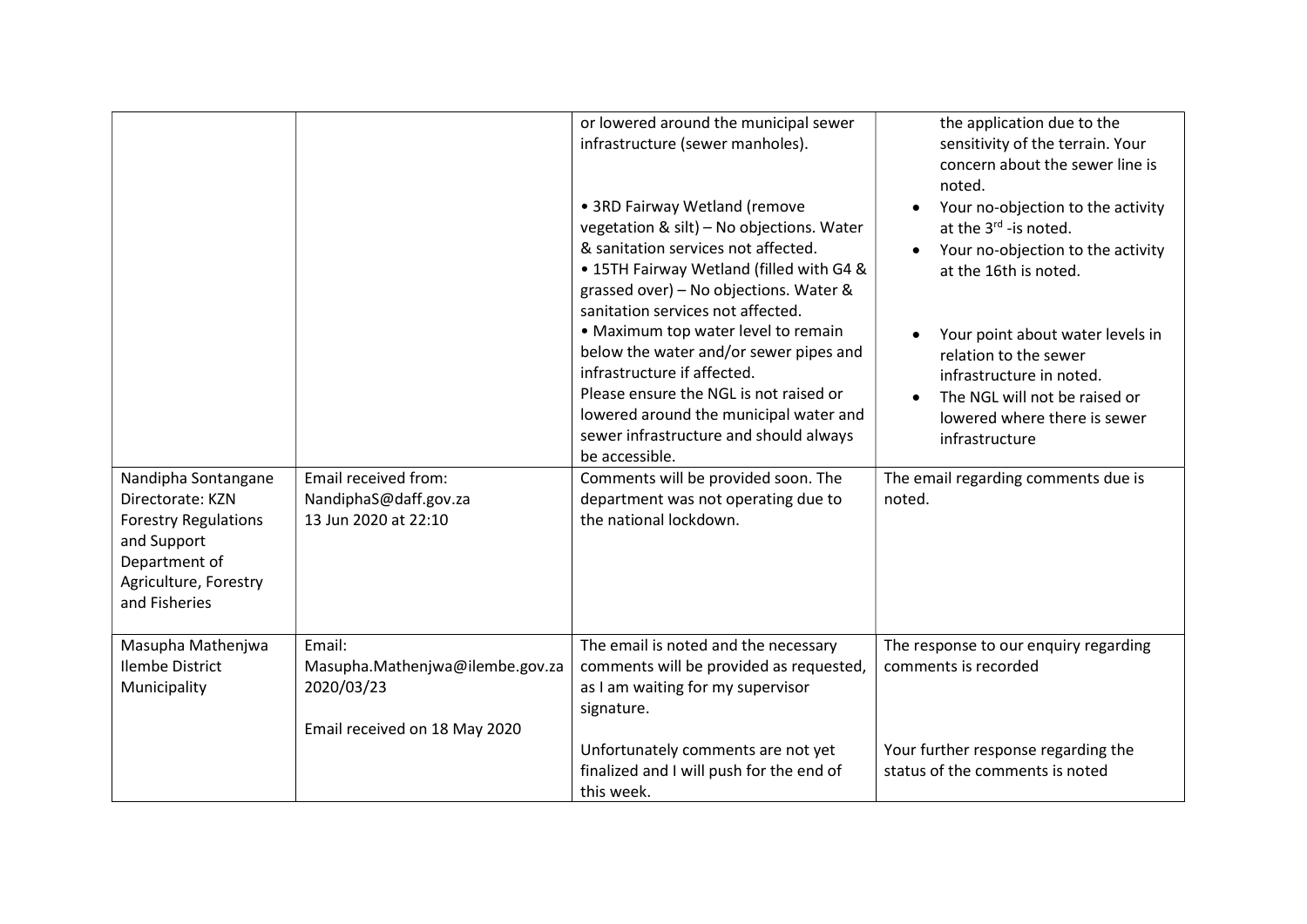| Varuna Singh            | Email received on 2020/05/10 | I hope that you are well!                  |  |
|-------------------------|------------------------------|--------------------------------------------|--|
| Director of Zimbali     |                              | Because I am uncertain regarding the       |  |
| Management Board nd     |                              | status of the application, I think it      |  |
| resident in Zimbali     |                              | important that I place on record my        |  |
| <b>Coastal Resort</b>   |                              | objection formally to the works            |  |
|                         |                              | proposed on the 14-16th holes of the       |  |
|                         |                              | golf course based on the fact that these   |  |
|                         |                              | are biologically sensitive area with many  |  |
|                         |                              | rare species of frogs. There are are other |  |
|                         |                              | sensitive habitats that we need to         |  |
|                         |                              | preserve.                                  |  |
|                         |                              | I understand that the deadline is the      |  |
|                         |                              | 12/05.                                     |  |
| <b>Richard Mckibbin</b> | Letter received by email     | Thank you for the opportunity to           |  |
| The LionHeart           | 16 April 2020                | participate and comment on the draft       |  |
| Experience              |                              | basic assessment report as an interested   |  |
| www.thelionheart.co.za  |                              | and affected party. I am a resident on     |  |
| And resident in Zimbali |                              | the estate, a member of the Zimbali        |  |
| Coastal Resort          |                              | Environmental Committee, an                |  |
|                         |                              | environmental consultant at Zimbali and    |  |
|                         |                              |                                            |  |
|                         |                              | a wildlife conservationist/tour-           |  |
|                         |                              | guide/educator by trade. Together with     |  |
|                         |                              | my wife, Candice Mckibbin, we run The      |  |
|                         |                              | LionHeart Experience, an eco-tourism       |  |
|                         |                              | business that contributes towards          |  |
|                         |                              | conservation by assisting private game     |  |
|                         |                              | reserves with wildlife management          |  |
|                         |                              | operations and towards the scientific      |  |
|                         |                              | industry through biodiversity surveys      |  |
|                         |                              | with the public, data capture, and the     |  |
|                         |                              | documentation of threatened                |  |
|                         |                              | species/important taxa.                    |  |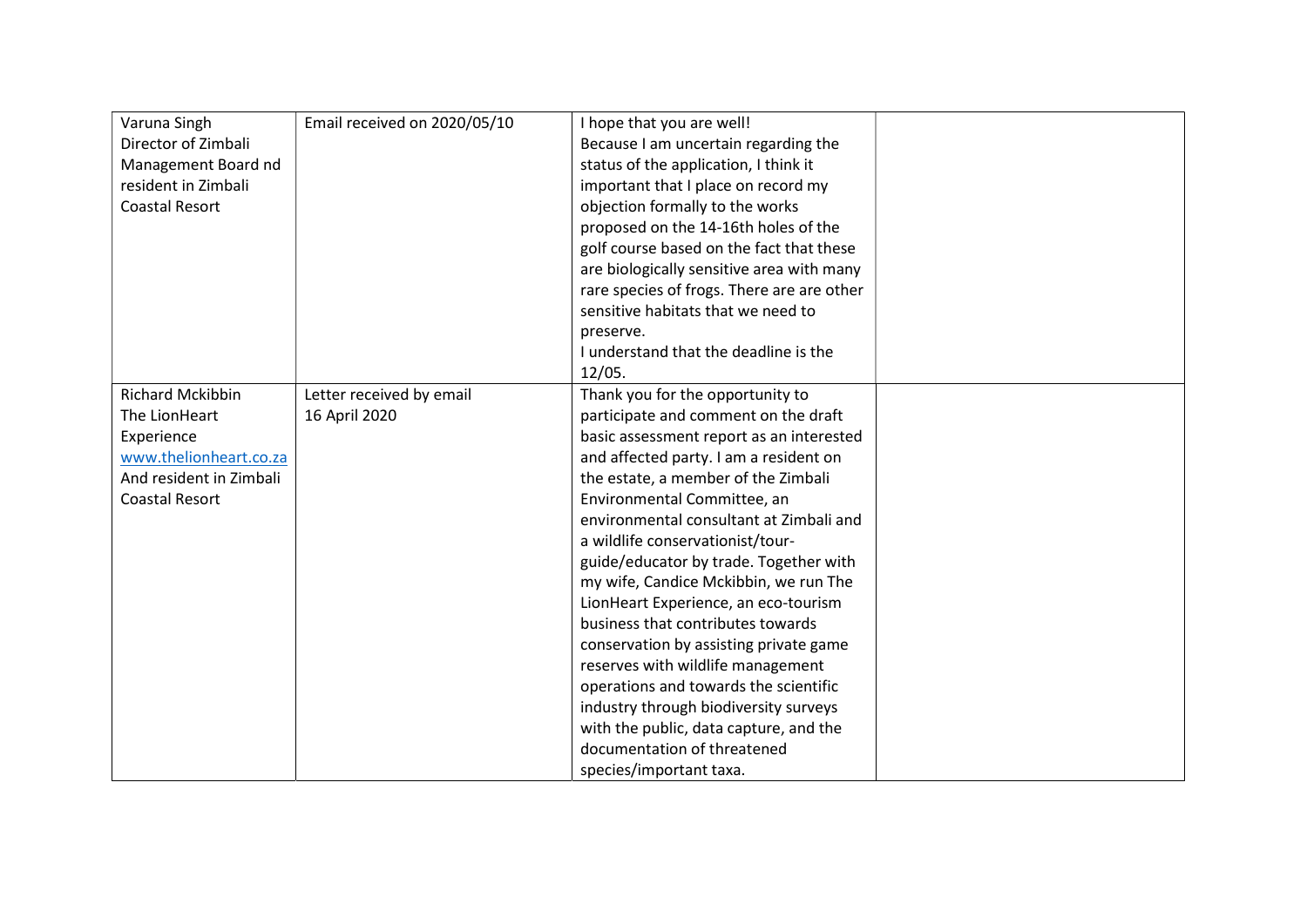|  | I would like to comment on the              |  |
|--|---------------------------------------------|--|
|  | proposals for alterations, with specific    |  |
|  | reference to the wetlands on the 3rd,       |  |
|  | 14th, 15th and 16th holes on ZCC.           |  |
|  | In particular, I would like to focus on the |  |
|  | amphibians in these wetlands;               |  |
|  | amphibian fauna's presence, health and      |  |
|  | diversity being key environmental           |  |
|  | indicators, and then comment                |  |
|  | thereafter.                                 |  |
|  | Wetland on the 3rd hole:                    |  |
|  | During night surveys on the estate          |  |
|  | undertaken over the last 8 years, the       |  |
|  | only site that I have recorded Spotted      |  |
|  |                                             |  |
|  | Shovel-nosed frog - Hemisus guttatus, is    |  |
|  | directly south of the delineated wetland    |  |
|  | on the 3rd hole, in the flooded grassland   |  |
|  | behind the wetland. H. guttatus             |  |
|  | currently has a Vulnerable threat status.   |  |
|  | Considering this, it is probable that the   |  |
|  | wetland vegetation to be cleared forms      |  |
|  | part of the habitat of the local            |  |
|  | population of H. guttatus.                  |  |
|  | Any excavation and clearing of              |  |
|  | indigenous vegetation within the habitat    |  |
|  | of this frog species is thus likely to have |  |
|  | direct and indirect negative impacts.       |  |
|  | Zimbali retains very little of the coastal  |  |
|  | grassland habitat that naturally occurred   |  |
|  | here, and any extension of this wetland     |  |
|  | will decrease these remnants of coastal     |  |
|  | grassland, a niche habitat for this frog    |  |
|  | species.                                    |  |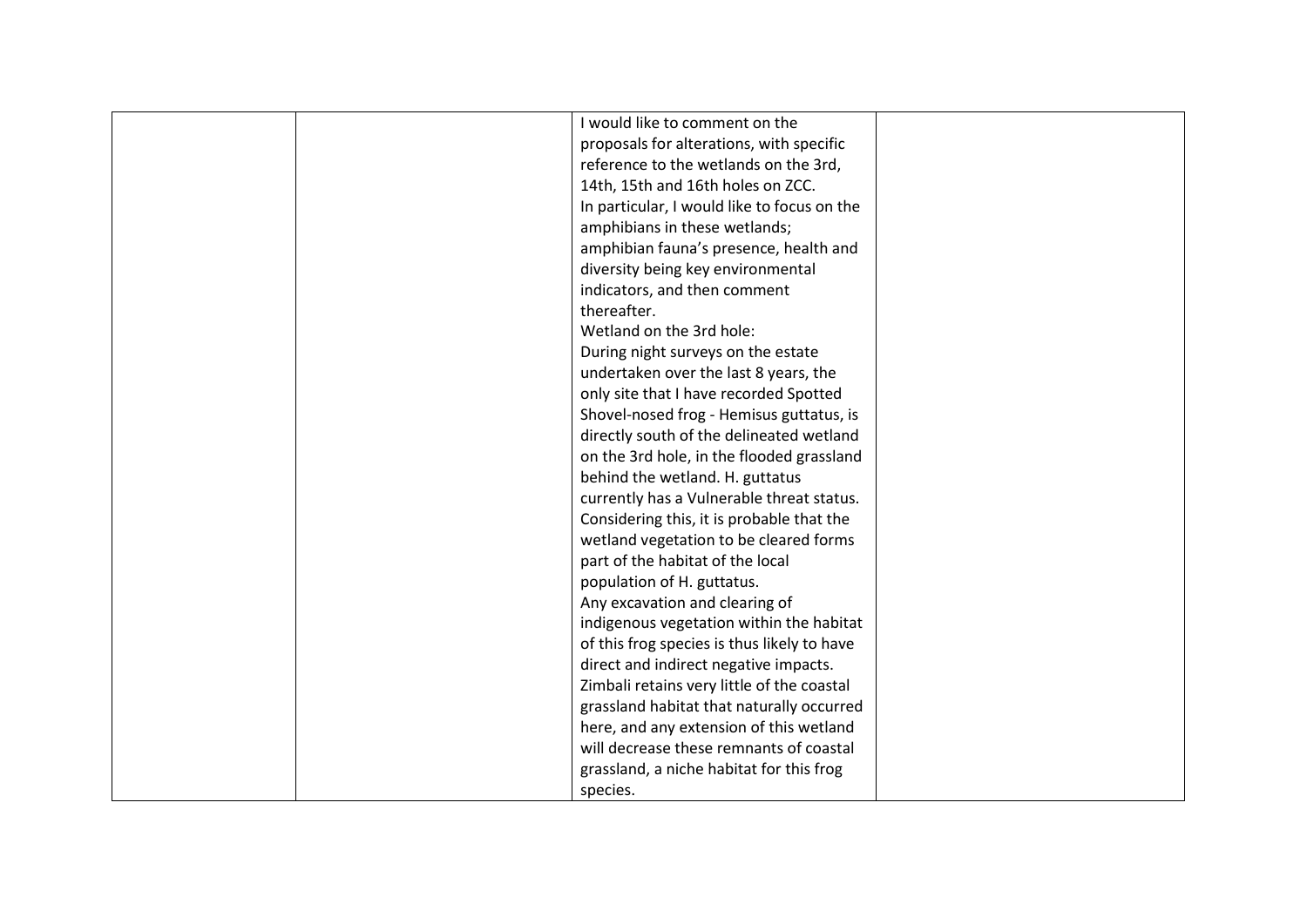|  | The clearing of any alien vegetation         |  |
|--|----------------------------------------------|--|
|  | within the wetland will have a positive      |  |
|  |                                              |  |
|  | impact and should extend the open            |  |
|  | water significantly to increase the          |  |
|  | aesthetics of the golf course.               |  |
|  | Watercourse - 14th 15th 16th Holes:          |  |
|  | The watercourse running from the             |  |
|  | northern boundary of Zimbali, from           |  |
|  | Seaward estate, and along the western        |  |
|  | side of Holy Hill along the 15th fairway, is |  |
|  | the greatest source of biodiversity within   |  |
|  | the entire estate of Zimbali. It is a        |  |
|  | critically important and sensitive wetland   |  |
|  | that serves as a recruitment area for        |  |
|  | most of the amphibian species in the         |  |
|  | estate, as well as being a hotspot for       |  |
|  | dragonflies, and a nesting area for          |  |
|  | elusive bird species. I have recorded 17     |  |
|  | species of frogs and the highest density     |  |
|  | of frogs on the entire estate being along    |  |
|  | this watercourse. It is also home to two     |  |
|  | amphibian species that are on the Red        |  |
|  | Data list, one of which is critically        |  |
|  | endangered (more on this further). Any       |  |
|  | negative impact on this wetland in any       |  |
|  | manner must be avoided at all cost in        |  |
|  | order to conserve this threatened            |  |
|  | habitat, in line with the principles of      |  |
|  | National Environmental Management            |  |
|  | Act (NEMA) and National Environmental        |  |
|  | Management Biodiversity Act (NEM:BA).        |  |
|  | It is also a recruitment area for water      |  |
|  | mongoose, cane rat, various rodent           |  |
|  |                                              |  |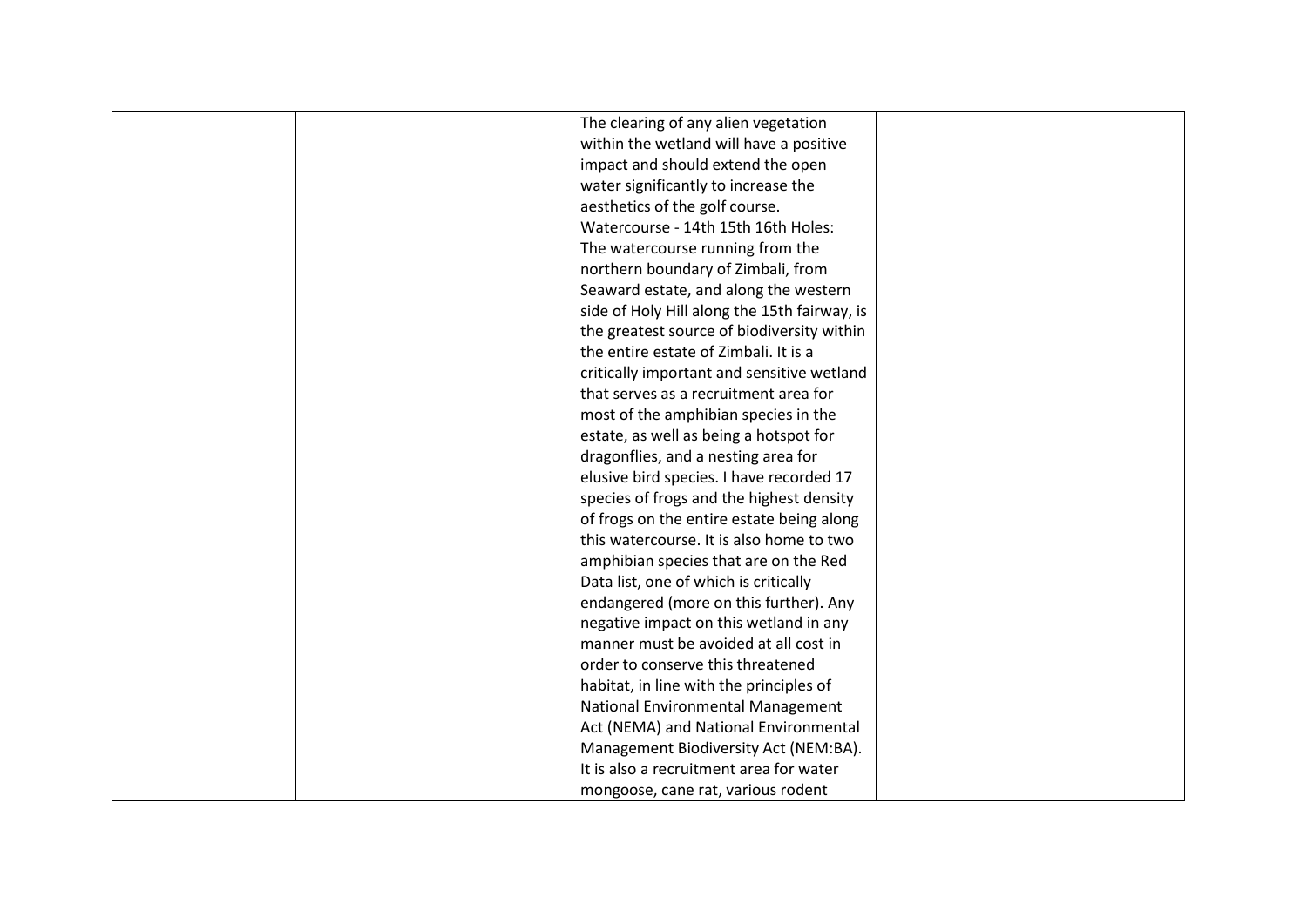| species (including Vlei rats - Otomys sp.), |  |
|---------------------------------------------|--|
| as well as important habitat for TOPS       |  |
| species such as the Southern African        |  |
| Python - Python natalensis. This wetland    |  |
| is the most high priority and most highly   |  |
| sensitive area in Zimbali. All efforts      |  |
| should be made to protect and enhance       |  |
| this sensitive area. On 1st May 2020, I     |  |
| also confirmed that there is now a pair of  |  |
| long-crested eagles nesting on the          |  |
| estate. We have observed them hunting       |  |
| along the 15th and 16th holes on a          |  |
| regular basis in the last 6 weeks,          |  |
| observed their courtship, and then          |  |
| located the nest with the female actively   |  |
| bringing fresh foliage (for the lining of   |  |
| the nest cup) at -29.543792, 31.204241      |  |
| on Holy Hill. According to Roberts, 69 -    |  |
| 86% of their diet is made of up Vlei rats,  |  |
| which require sedge and densely             |  |
| vegetated wetlands. Any removal of this     |  |
| important wetland habitat could have a      |  |
| negative impact on this developing          |  |
| ecosystem food web.                         |  |
| Courting pair of long-crested eagles        |  |
| above the 16th tee.                         |  |
| Female long-crested eagle sitting on the    |  |
| nest 01/05/2020 on Holy Hill                |  |
| In light of all the above, I would like to  |  |
| address the proposed alterations on the     |  |
| 14th 15th and 16th holes.                   |  |
| Wetland on the 14th:                        |  |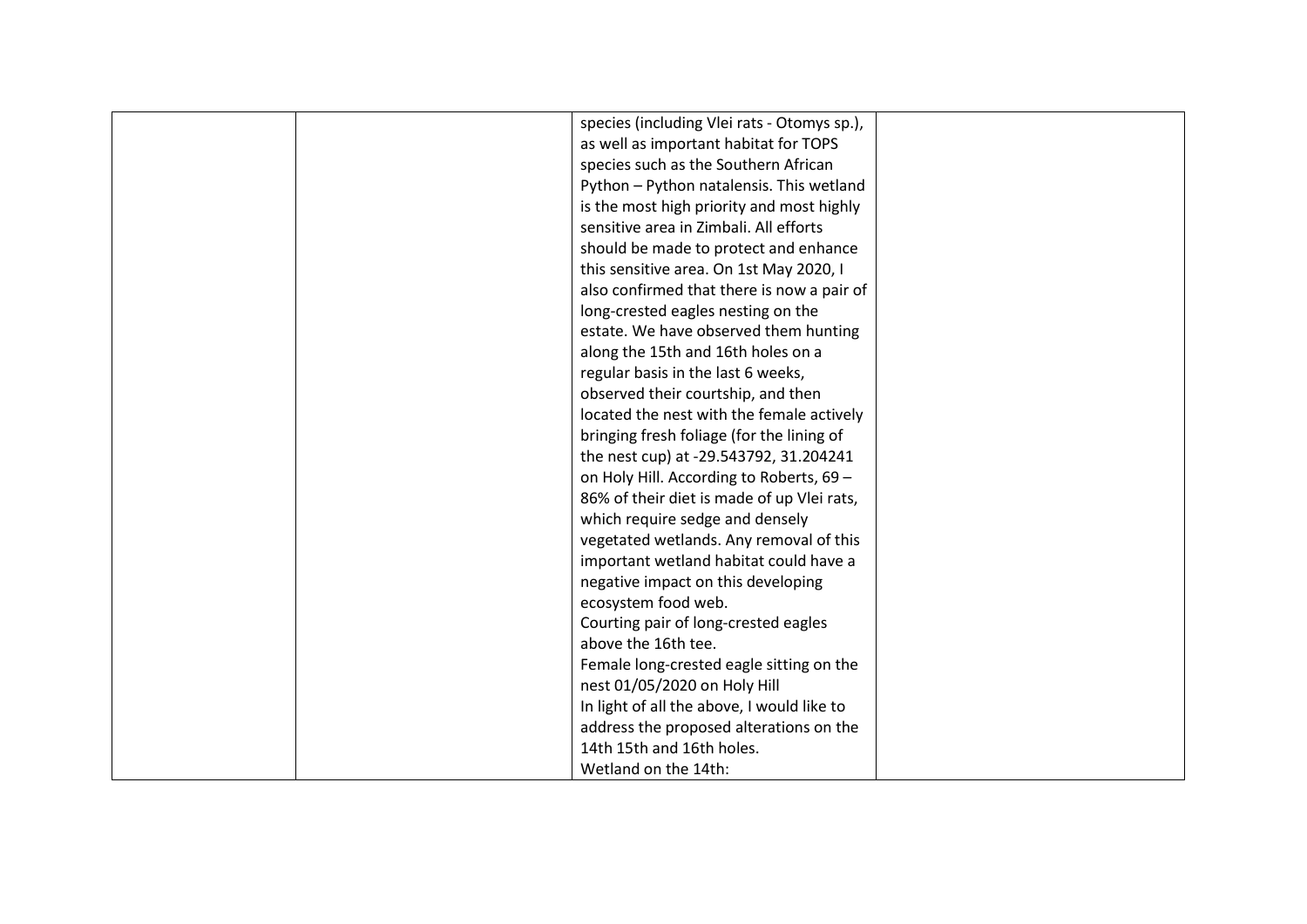| Over eight years of regular night surveys   |  |
|---------------------------------------------|--|
| in this area has revealed this wetland to   |  |
| be the stronghold of the only confirmed     |  |
| population of the critically endangered     |  |
| Pickersgill's Reed Frog - Hyperolius        |  |
| pickersgilli within the estate (-29.546294, |  |
| 31.202368). This frog is highly restricted  |  |
| in its habitat                              |  |
| requirements, and this population has       |  |
| now become an isolated meta-                |  |
| population within the greater region.       |  |
| This specific population will need to be    |  |
| very carefully monitored and protected      |  |
| and is ranked as 15 (of 38) in terms of     |  |
| conservation priority and management        |  |
| in the Ezemvelo database. This particular   |  |
| wetland is also a breeding site for         |  |
| various waterfowl, including the red-       |  |
| chested flufftails, which will be displaced |  |
| by these proposed activities due to their   |  |
| specific habitat requirements.              |  |
| Considering this, the clearing of this      |  |
| threatened habitat is in direct             |  |
| contravention of the principles and         |  |
| objectives of NEM:BA, and any negative      |  |
| impact on this important wetland, for       |  |
| aesthetic purposes or other, would          |  |
| further degrade the wetland and its         |  |
| threatened faunal populations in a          |  |
| context where improvement of such an        |  |
| ecosystem type is required. It would also   |  |
| go against the conservation efforts of      |  |
| Zimbali and it would be                     |  |
|                                             |  |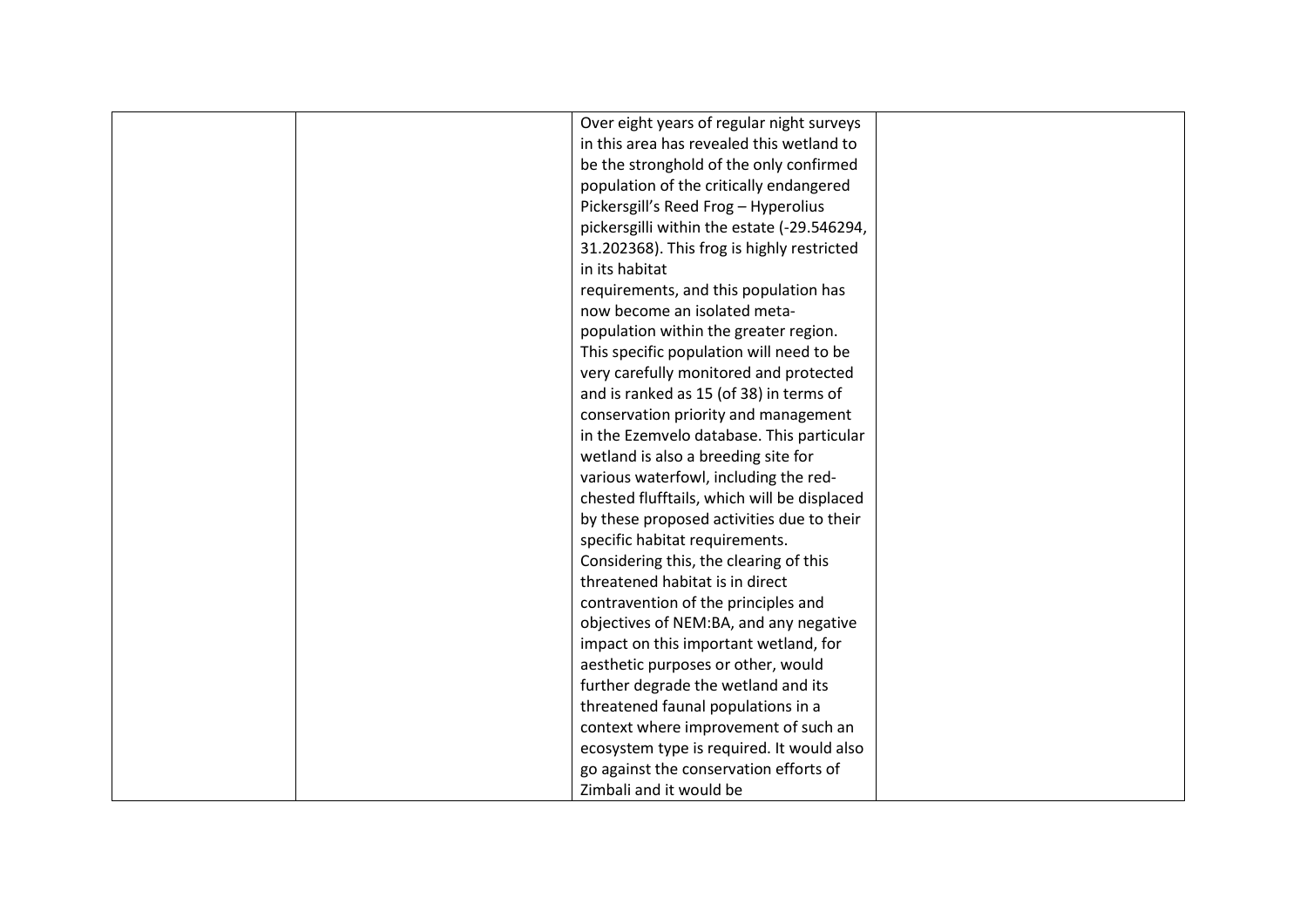| counterproductive if this were to          |
|--------------------------------------------|
|                                            |
| proceed in the some of the last            |
| remaining natural habitat of a critically  |
| endangered species. The biodiversity of    |
| this site, and sustaining this important   |
| recruitment/breeding area for important    |
| species, should not be compromised for     |
| increased aesthetics for a golf course.    |
| Male Hyperolius pickersgilli               |
| photographed north east of the 14th        |
| green                                      |
| Female Hyperolius pickersgilli             |
| photographed east of the 14th green        |
| Wetland on the 15th:                       |
| In over 8 years of night surveys, during   |
| the summer rainfalls, these two            |
| wetlands hold the highest diversity of     |
|                                            |
| amphibian species per square meter in      |
| Zimbali, with over 14 species found just   |
| within the current 790m2 of these two      |
| wetlands. One of these species, is the     |
| Natal Leaf-folding frog - Afrixalus        |
| spinifrons, which I have recorded          |
| breeding annually at this specific site (- |
| 29.543017, 31.202735). This frog is listed |
| on the Red Data List and removing this     |
| wetland would be a significant loss of     |
| important frog habitat being a very        |
| specific niche habitat, namely a flooded   |
| pan/grassland, which is a required         |
| breeding habitat for this species. This    |
| would have a direct impact on the          |
| success of this species that may be        |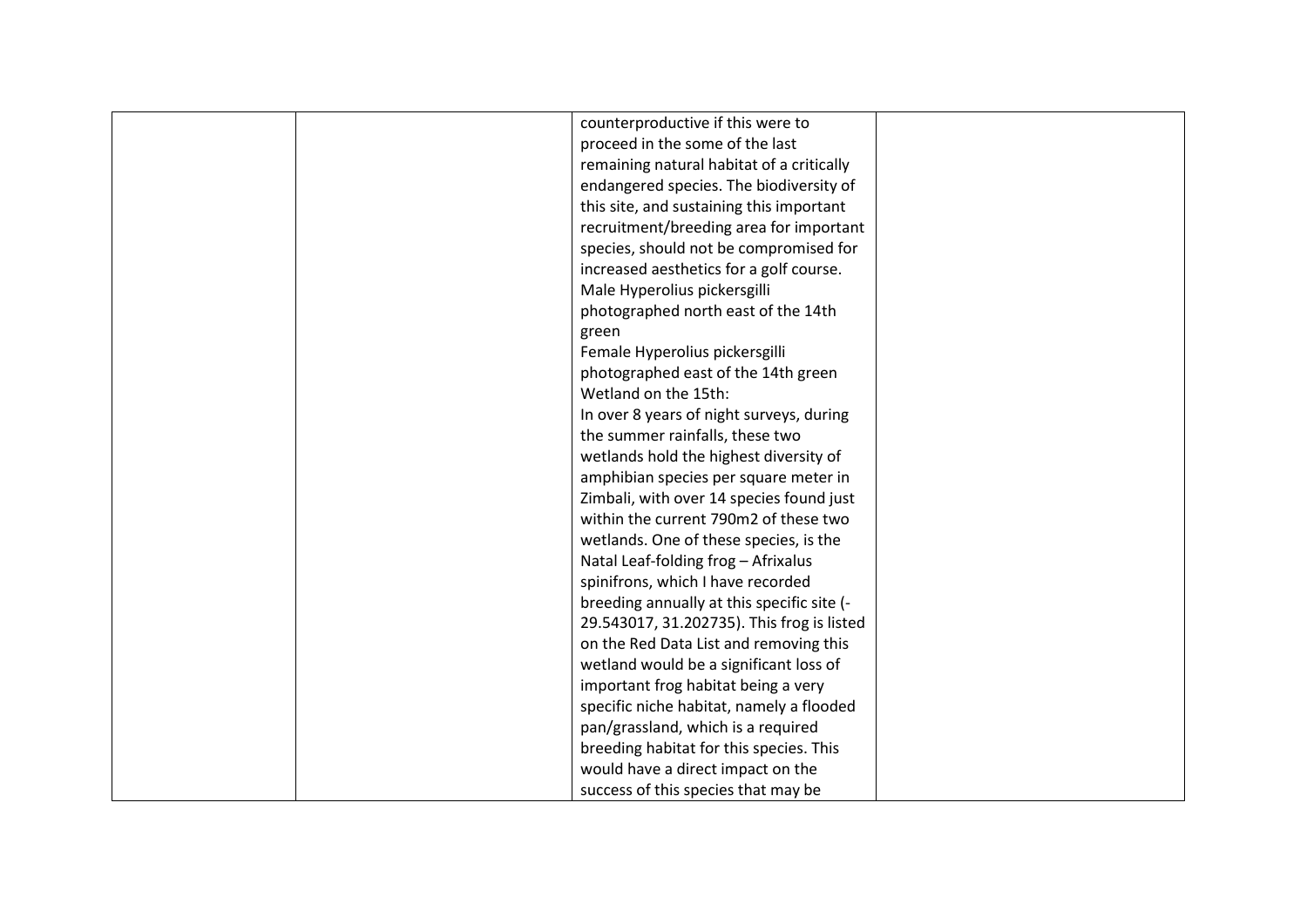|  | outcompeted by the larger Afrixalus         |  |
|--|---------------------------------------------|--|
|  | species, A. fornasinii as well as other     |  |
|  | larger Hyperolius species if forced into    |  |
|  | surrounding parts of the wetlands.          |  |
|  | Afrixalus spinifrons photographed in the    |  |
|  | wetlands south of the 15th green, both      |  |
|  | on floating aquatic vegetation and the      |  |
|  | large leaved sedge.                         |  |
|  | Wetland on the 16th:                        |  |
|  | The seepage from the west of the 16th       |  |
|  | tee flows through this wetland, and then    |  |
|  | continues to feed into the wetlands on      |  |
|  | the 15th, in particular the wetlands that   |  |
|  |                                             |  |
|  | have been discussed previously above.       |  |
|  | Due to previous building and other          |  |
|  | activities on what is an already sensitive  |  |
|  | site, this wetland at the 16th tee is       |  |
|  | already not in optimal condition and has    |  |
|  | been largely silted up in the process. Any  |  |
|  | and all attempts to restore this wetland    |  |
|  | and its quality should be made, rather      |  |
|  | than any alterations. This habitat should   |  |
|  | sustain healthy populations of frogs and    |  |
|  | this should be the main management          |  |
|  | focus in this wetland. Any removal of this  |  |
|  | wetland will have an adverse effect on      |  |
|  | the water feeding through into the other    |  |
|  | wetlands and will likely cause further silt |  |
|  | build up, or the drying out of these        |  |
|  | wetlands on the 15th. Any further           |  |
|  | negative impact into what should be a       |  |
|  | healthy and important wetland must be       |  |
|  | avoided.                                    |  |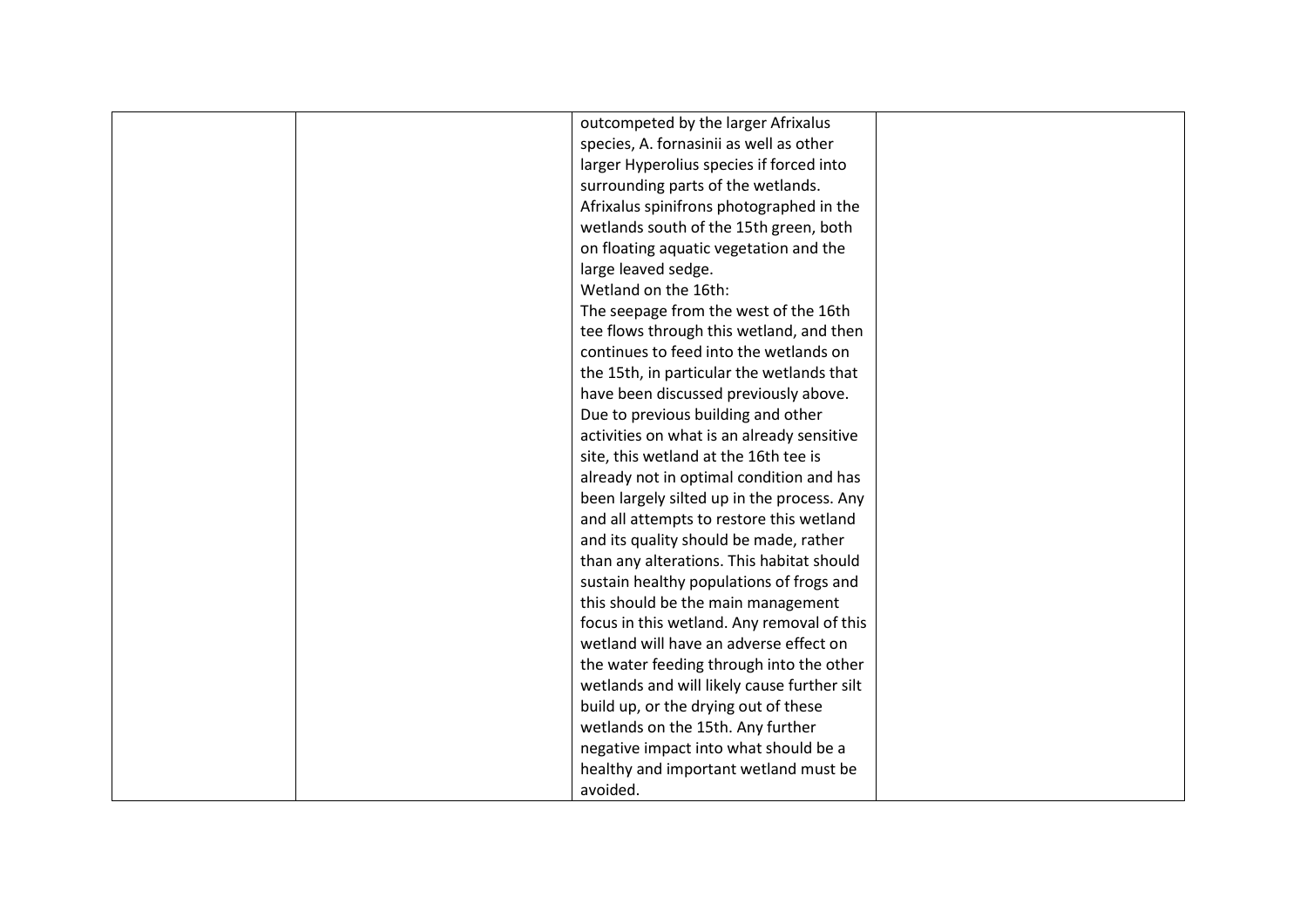|       | In light of this, it is concerning that no  |  |
|-------|---------------------------------------------|--|
|       | evaluation of the impacts to Red Data /     |  |
|       | threatened frog populations and species     |  |
|       | has been undertaken as part of this Basic   |  |
|       | Assessment Process. This is a fatal flaw in |  |
|       | the process.                                |  |
|       | General comment on the impacts to a         |  |
|       | critically endangered wetland ecosystem     |  |
| type: |                                             |  |
|       | In addition to the potential impacts to     |  |
|       | threatened frog species that have not be    |  |
|       | well evaluated as part of the BA process,   |  |
|       | it is concerning that permanent loss of     |  |
|       | critically endangered wetland is            |  |
|       | proposed in a setting where gains in        |  |
|       | wetland habitat are required to meet        |  |
|       | conservation targets. Planned losses of     |  |
|       | such wetlands should be an absolute last    |  |
|       | resort and requires significant             |  |
|       | substantiation of socio-economic need       |  |
|       | and desirability. From my perspective,      |  |
|       | the need to improve the playability of      |  |
|       | the golf course, or increase aesthetics,    |  |
|       | does not justify the proposed loss of       |  |
|       | critically endangered wetland. If such a    |  |
|       | trade-off / compromise is accepted, the     |  |
|       | proposed losses would need to be offset     |  |
|       | or compensated for by gaining similar       |  |
|       | wetland habitat at a high offset ratio in   |  |
|       | line with the national wetland and          |  |
|       | biodiversity offset guidelines.             |  |
|       | Conclusion                                  |  |
|       |                                             |  |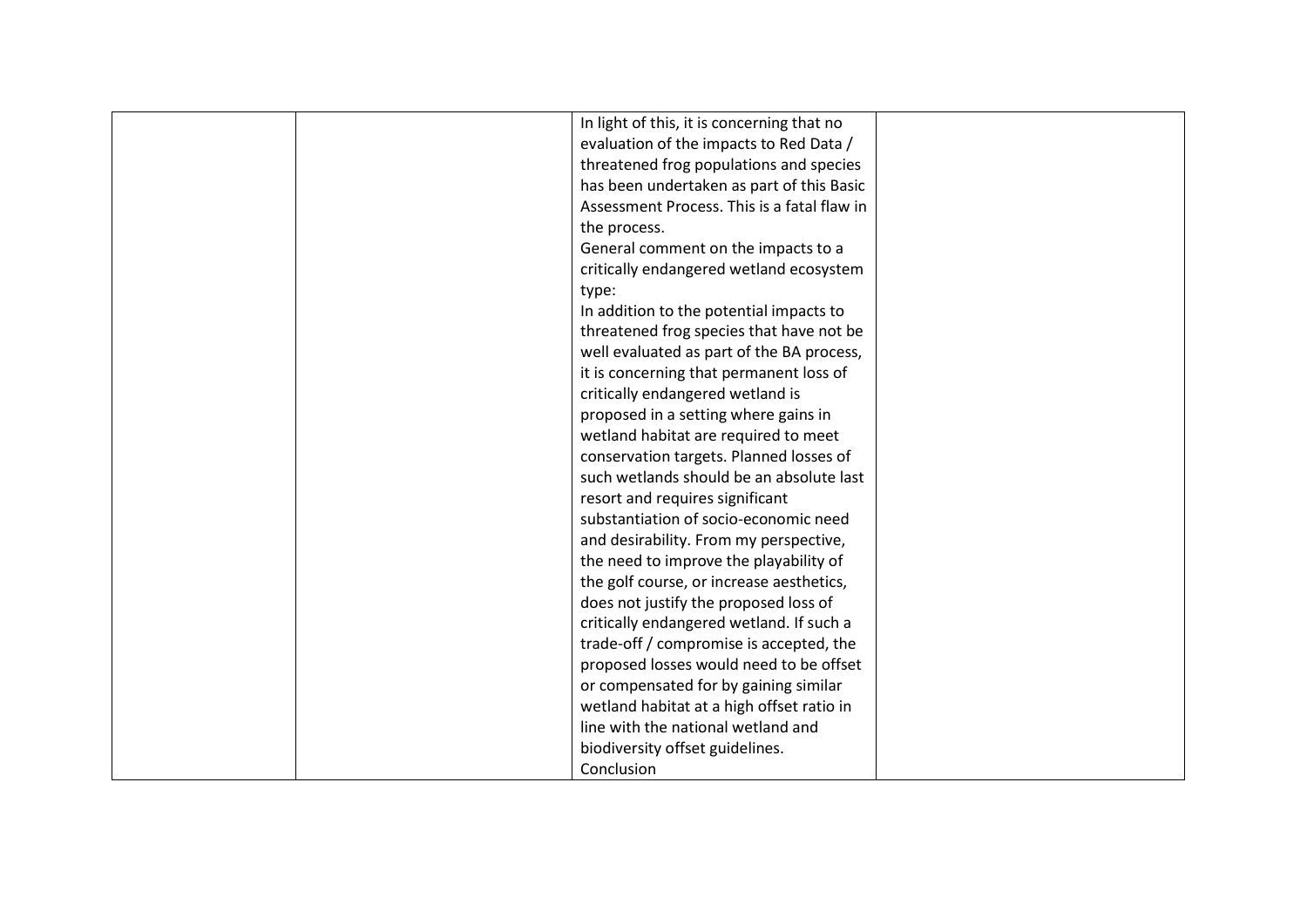| After investigating the report, I am in   |  |
|-------------------------------------------|--|
| favour of the restoration of the wetland  |  |
| on the north eastern boundary with        |  |
| Seaward Estate, as well as with the       |  |
| stream-realignment on the beach near      |  |
| the VOP. I am also in favour of alien     |  |
|                                           |  |
| invasive plant clearing and control       |  |
| related to the proposed which should be   |  |
| a typical management objective of the     |  |
| estate. However, any and all alterations  |  |
| on the 14th 15th and 16th that will       |  |
| directly impact intact wetland vegetation |  |
| communities and frog habitat must not     |  |
| proceed, especially since the impacts to  |  |
| frog populations and frog habitat have    |  |
| not been assessed. The reduction in the   |  |
| extent of Critically Endangered wetland   |  |
| habitats that provides habitat to three   |  |
| threatened frog species is not in line    |  |
| with the objectives of environmental      |  |
| sustainability and regional ecosystem     |  |
| conservation management that requires     |  |
| a net gain in the extent of important     |  |
| wetland habitat, not loss. Zimbali hosts  |  |
| some of the last remaining fragments of   |  |
| coastal grassland, wetland and forests,   |  |
| as well as significant biodiversity, rich |  |
| with threatened species. The protection   |  |
| and restoration of these remaining        |  |
| habitats is of utmost importance.         |  |
| If you have any questions or queries      |  |
|                                           |  |
| please do not hesitate to contact me at   |  |
| any time,                                 |  |